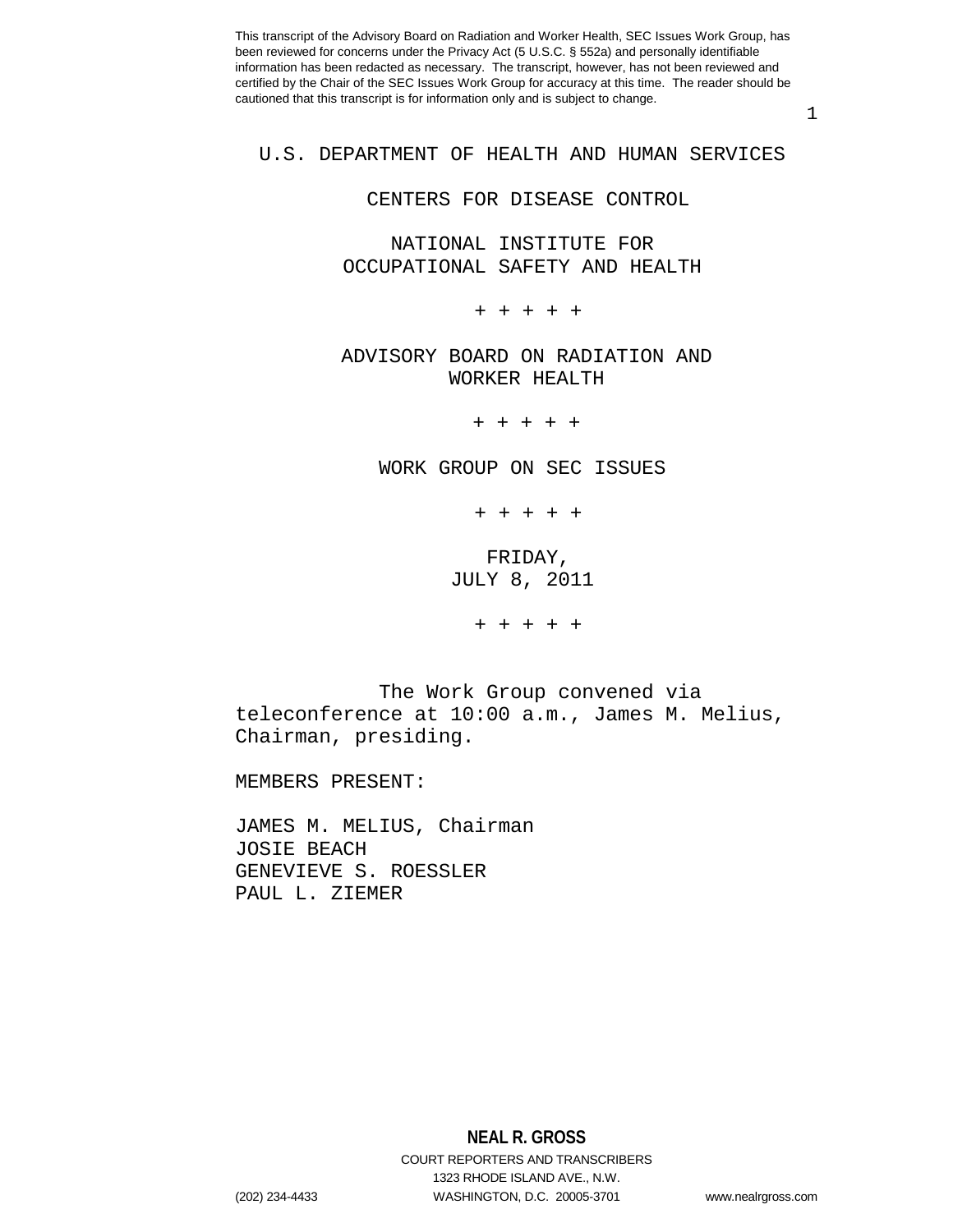2

ALSO PRESENT:

TED KATZ, Designated Federal Official PETE DARNELL, DCAS CHRIS ELLISON, DCAS STU HINNEFELD, DCAS JOSH KINMAN, DCAS Contractor JENNY LIN, HHS JOHN MAURO, SC&A JAMES NETON, DCAS LAVON RUTHERFORD, DCAS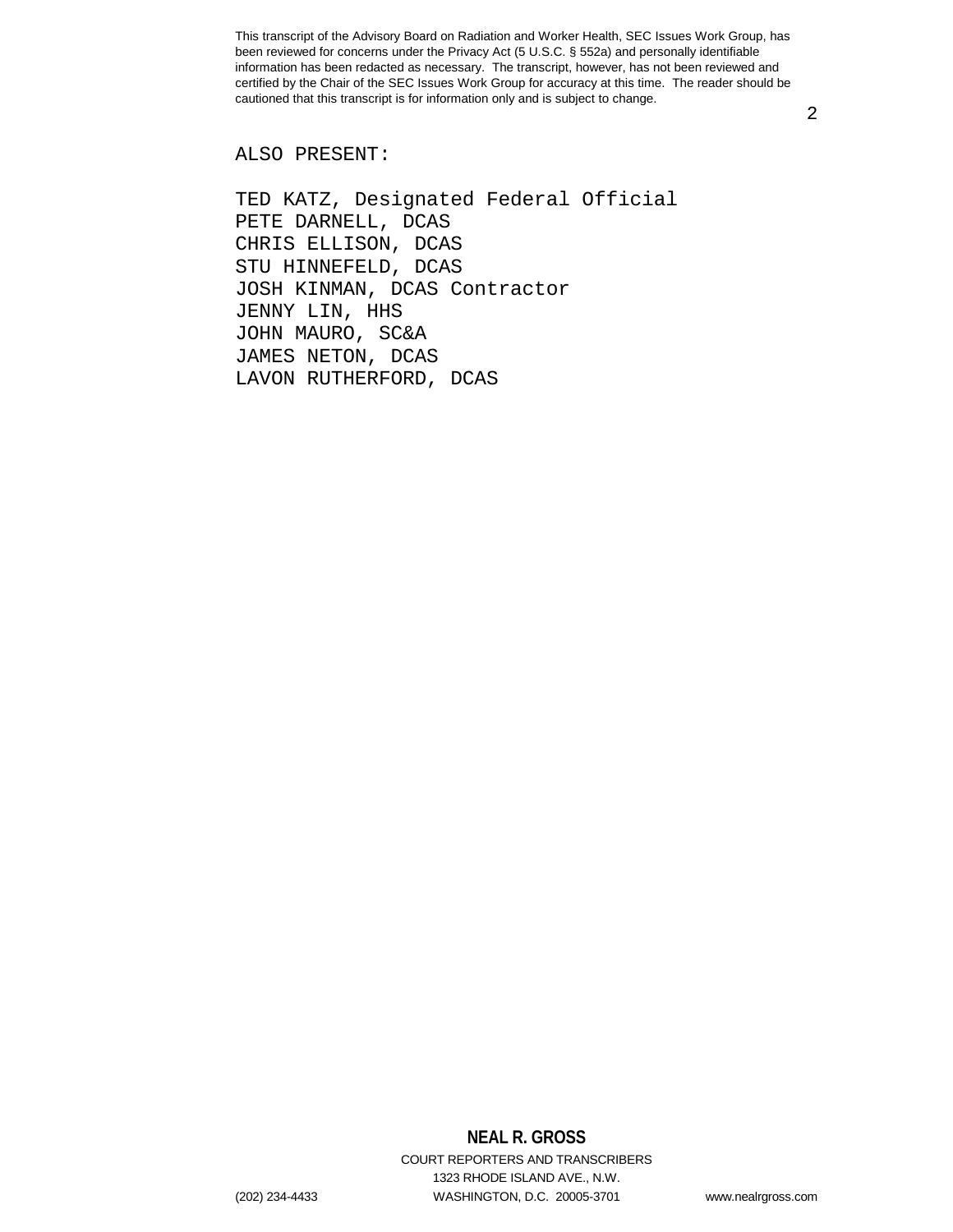3

### C-O-N-T-E-N-T-S

| Welcome and roll-call $\ldots$ 4                     |  |
|------------------------------------------------------|--|
| General Electric SEC Update - Lavon<br>Rutherford. 5 |  |
| Work Group Discussion and Action. 14                 |  |
| Ames SEC 00185 - Lavon Rutherford 28                 |  |
| Work Group Discussion and Action. 34                 |  |
| Adjourn 40                                           |  |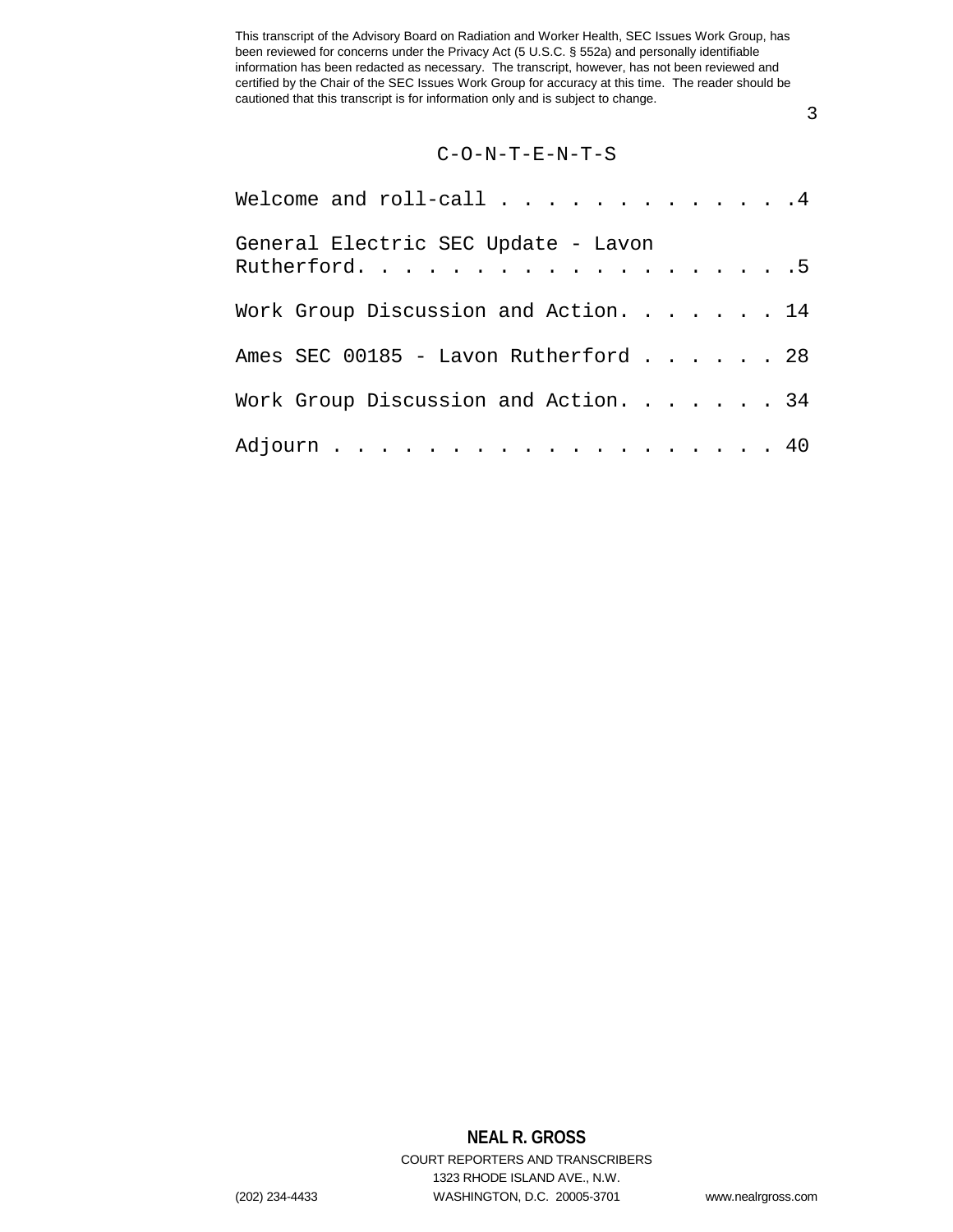| $\mathbf 1$ | $P-R-O-C-E-E-D-I-N-G-S$                     |
|-------------|---------------------------------------------|
| 2           | (10:00 a.m.)                                |
| 3           | MR. KATZ: This is Ted Katz. I               |
| 4           | am the Designated Federal Official of the   |
| 5           | Advisory Board on Radiation and Worker      |
| 6           | Health. This is the SEC Issues Work Group.  |
| 7           | We are going to begin with roll             |
| 8           | call. And, please, we're speaking about two |
| 9           | sites today: GE Evendale and Ames in Iowa.  |
| 10          | So please speak to conflict of interest as  |
| 11          | well. So, beginning with Board Members,     |
| 12          | with the Chair?                             |
| 13          | (Roll call.)                                |
| 14          | MR. KATZ: Okay. That does it                |
| 15          | for roll call. Let me just remind everyone, |
| 16          | when you are not speaking to the group,     |
| 17          | please mute your phone. Use *6 if you don't |
| 18          | have a mute button and *6 to take it off of |
| 19          | mute.                                       |
| 20          | And, Dr. Melius, it is your                 |
| 21          | agenda.                                     |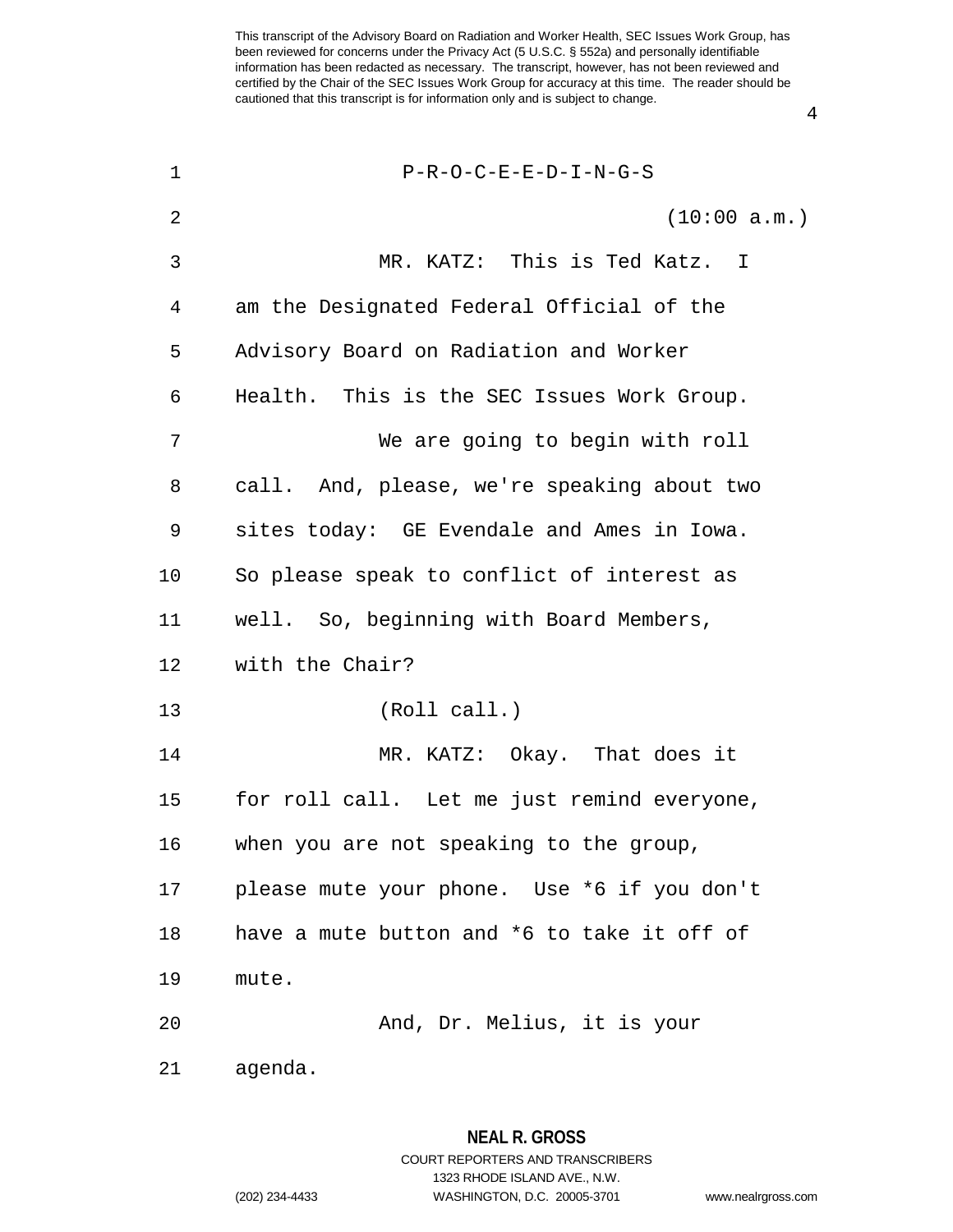5

| $\mathbf 1$ | CHAIRMAN MELIUS: Okay. Why                   |
|-------------|----------------------------------------------|
| 2           | don't we start with GE? I think everybody,   |
| 3           | at least on the Work Group, should have      |
| 4           | received an update from NIOSH on follow-up   |
| 5           | to our last discussion of GE. But I think    |
| 6           | last Friday, NIOSH, LaVon sent out an update |
| 7           | that included the information that we had    |
| 8           | requested that they look into. So I will     |
| 9           | turn it over to NIOSH if you want to at      |
| 10          | least briefly summarize that information.    |
| 11          | MR. RUTHERFORD: Yes. This is                 |
| 12          | LaVon Rutherford. I was actually going to    |
| 13          | try and get through a little bit of          |
| 14          | information before I hit that. And the last  |
| 15          | thing I will do is go over those specific    |
| 16          | issues.                                      |
| 17          | Just to remind everybody of some             |
| 18          | of the activities that occurred at GE during |
| 19          | the '61 to '70 period, they were checking    |
| 20          | fuel elements materials for high-temperature |
| 21          | reactor fuels, checking radiation effects on |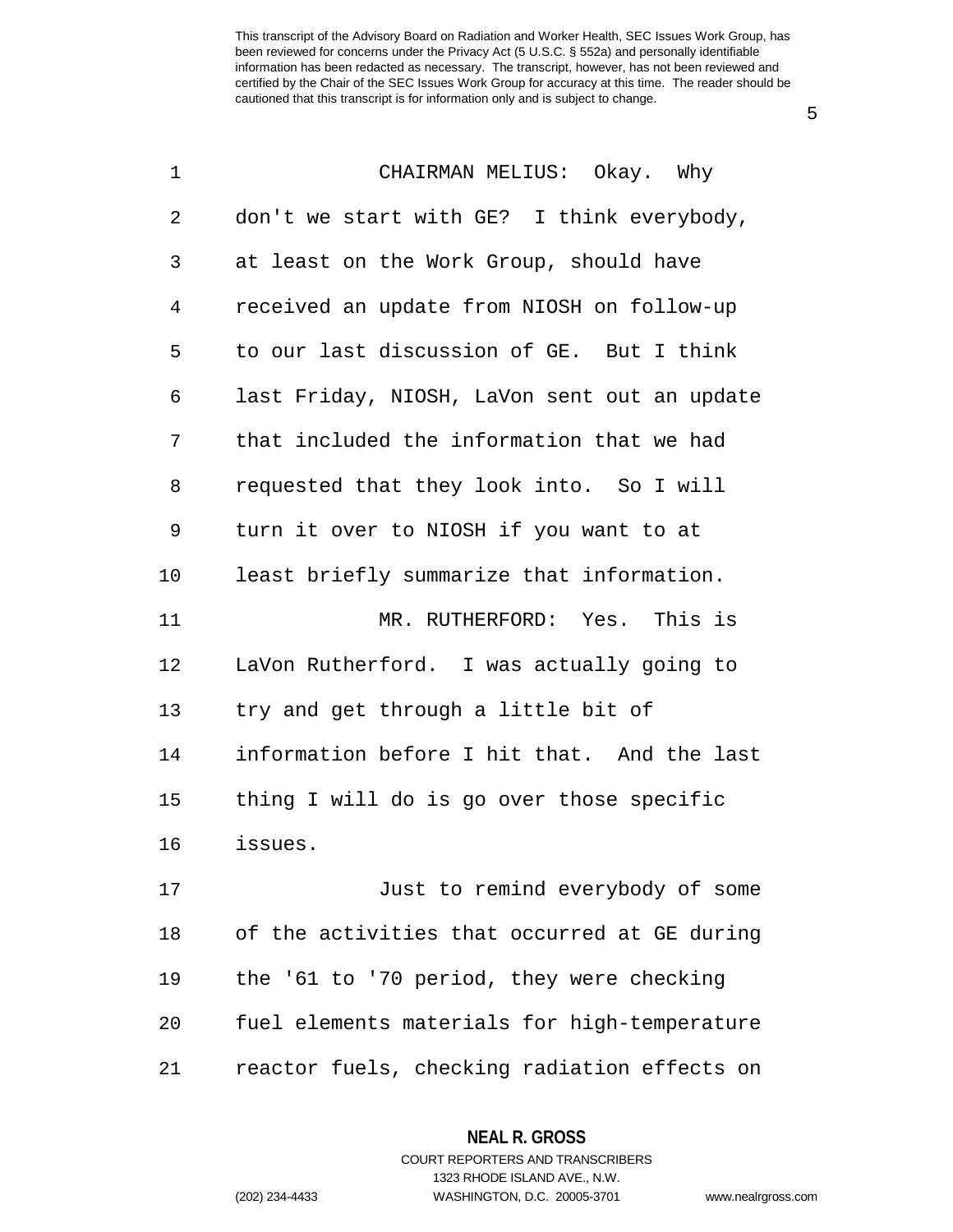6

| 1  | refractory materials, examining radiation    |
|----|----------------------------------------------|
| 2  | effects on beryllium oxide, examining        |
| 3  | fission product transport processes in       |
| 4  | reactor fuels. They were testing the         |
| 5  | effects of clad uranium oxide fuels in       |
| 6  | meltdown environments. They were developing  |
| 7  | processes for densification of thoria. They  |
| 8  | were also clarifying thorium oxide.          |
| 9  | Monitoring data. I want to talk              |
| 10 | a little bit about the internal monitoring   |
| 11 | data, since that is the focus of our         |
| 12 | infeasibility.                               |
| 13 | First, the monitoring data from              |
| 14 | 1961 through 1964, we have no internal       |
| 15 | monitoring data. We have urine samples from  |
| 16 | 1964 through 1967. We have 400 urine         |
| 17 | samples, a little over 400 urine samples,    |
| 18 | for uranium that are from 1965 through 1967. |
| 19 | And we have no internal monitoring results   |
| 20 | from 1968 and '69.                           |
| 21 | The bioassay samples were taken              |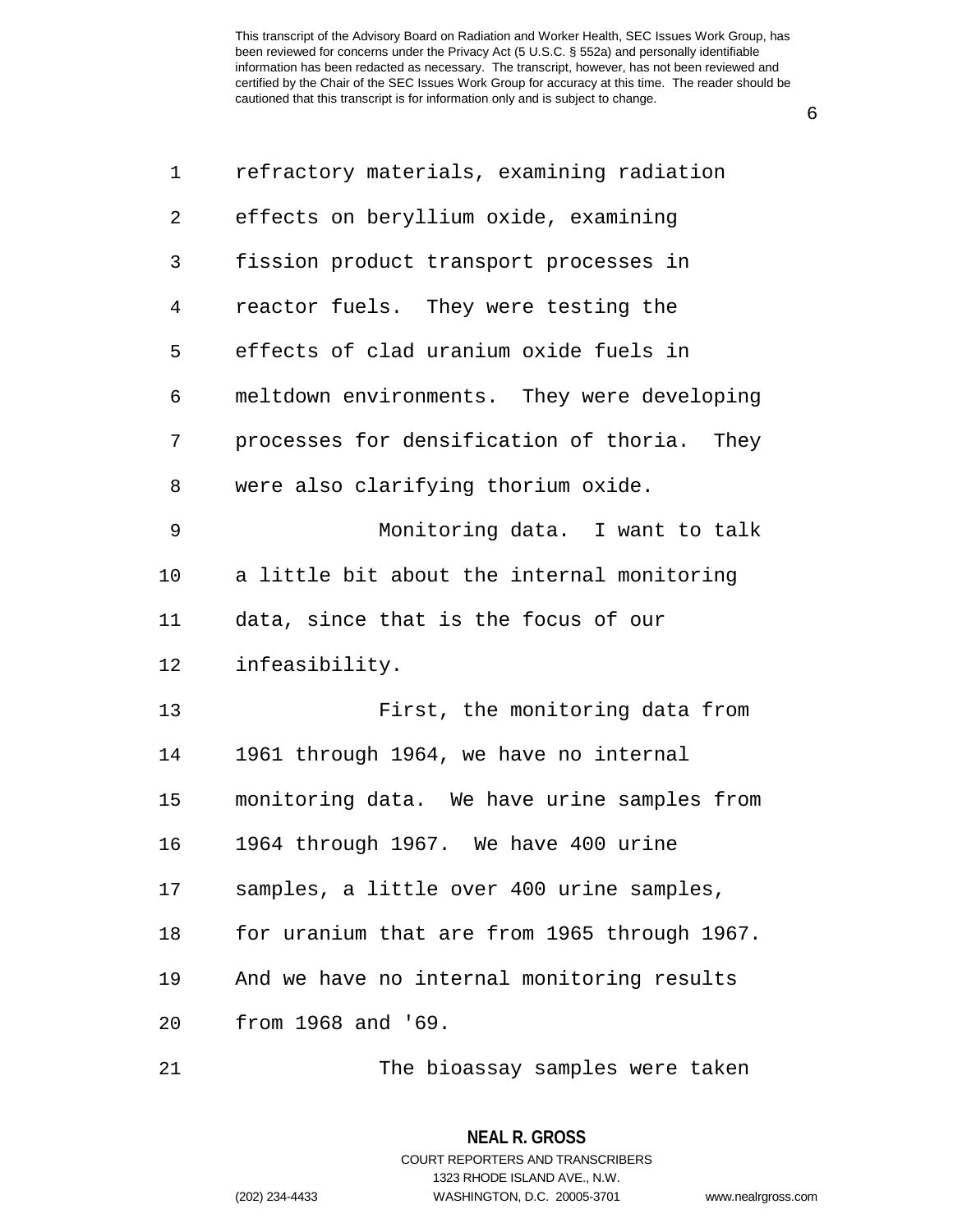1 when workers were exposed. To us, this 2 implies that it's more an incident-driven 3 program. 4 As for air-monitoring data, we 5 have some air sample data from the first 6 part of 1961. We believe this is really 7 part of the Aircraft Nuclear Propulsion 8 program. We were led to this conclusion 9 because the data goes back to 1956, when the 10 ANP program was at its peak of existence. 11 We have no air sample data for 12 the second half of 1961 through 1970. We 13 did ask the health and safety manager if air 14 sampling was performed. She said there was 15 air sampling performed, but we have no data 16 for that period. 17 The health and safety manager 18 indicated that they regularly performed 19 radiological monitoring in non-radiological 20 areas. I think this is very important

21 because if we had some boundary air sample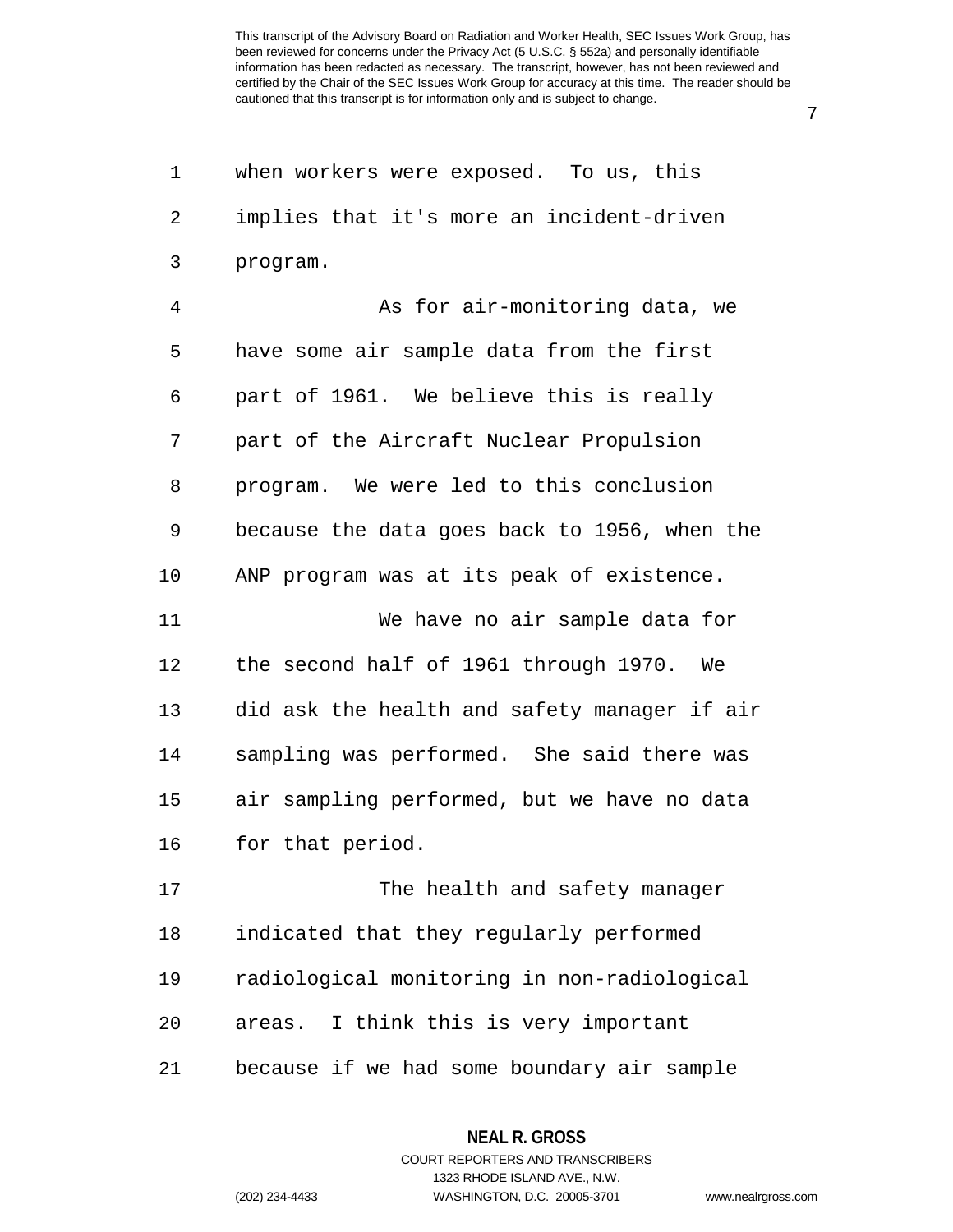8

| 1  | data, if we had environmental air data,      |
|----|----------------------------------------------|
| 2  | things like that, that may help support      |
| 3  | limiting the Class. And I'll get into that   |
| 4  | a little later.                              |
| 5  | Surface contamination: so we have            |
| 6  | a pretty detailed surface contamination      |
| 7  | survey that occurred in 1969. It is just     |
| 8  | alpha and beta and is not isotopic-specific. |
| 9  | Access control: this is another              |
| 10 | issue that surrounds the Class Definition.   |
| 11 | The majority of the radiological work        |
| 12 | occurred in buildings C and D. It should be  |
| 13 | noted that there was a storage pad that had  |
| 14 | radioactive material, drums and such, stored |
| 15 | on it as well as a storage facility.         |
| 16 | Air Force Plant 36 was not                   |
| 17 | physically separated from the rest of the    |
| 18 | plant. The health and safety manager         |
| 19 | indicated that non-rad workers were not      |
| 20 | permitted into radiological areas. However,  |
| 21 | this was controlled by posting. Hot cells    |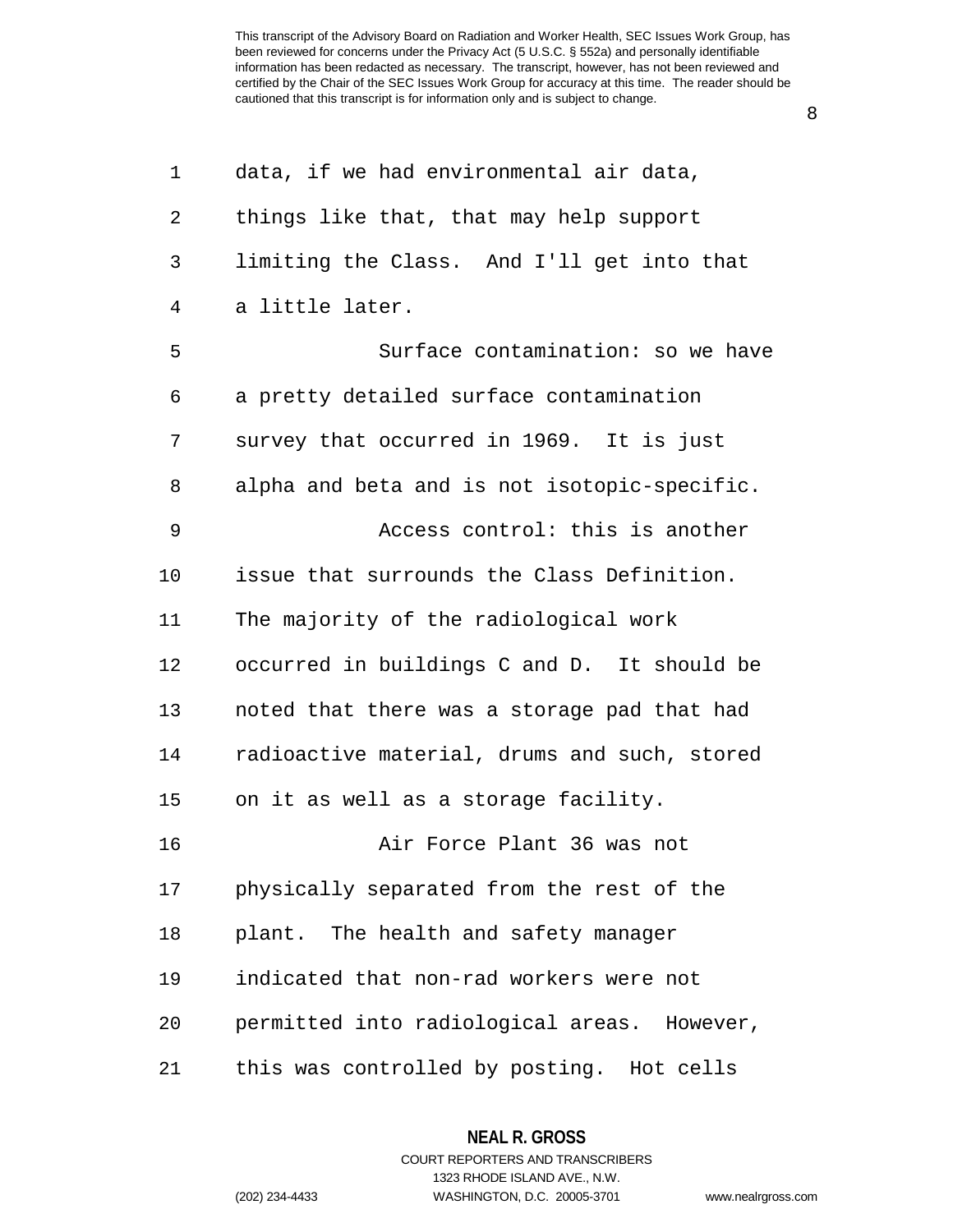9

| 1              | were locked, but all the other areas were   |
|----------------|---------------------------------------------|
| $\overline{2}$ | controlled through posting.                 |
| 3              | Worker interviews indicated that            |
| 4              | there were no access control requirements   |
| 5              | for entering the building, but, again,      |
| 6              | workers also indicated that some areas,     |
| 7              | specifically the hot cells, were locked.    |
| 8              | Non-radiological workers worked             |
| 9              | in the same areas as the radiological       |
| 10             | workers. Part of building C was designated  |
| 11             | for operations, and the other part was      |
| 12             | administrative. And there was no access,    |
| 13             | nothing locked within the facility that     |
| 14             | prevented you from accessing rad areas.     |
| 15             | There were only postings to limit that.     |
| 16             | Last year, we actually sent a               |
| 17             | draft Class Definition to Department of     |
| 18             | Labor to check into their ability to        |
| 19             | implement a Class that specifically focused |
| 20             | on Air Force Plant 36.                      |
| 21             | And in the letter dated November            |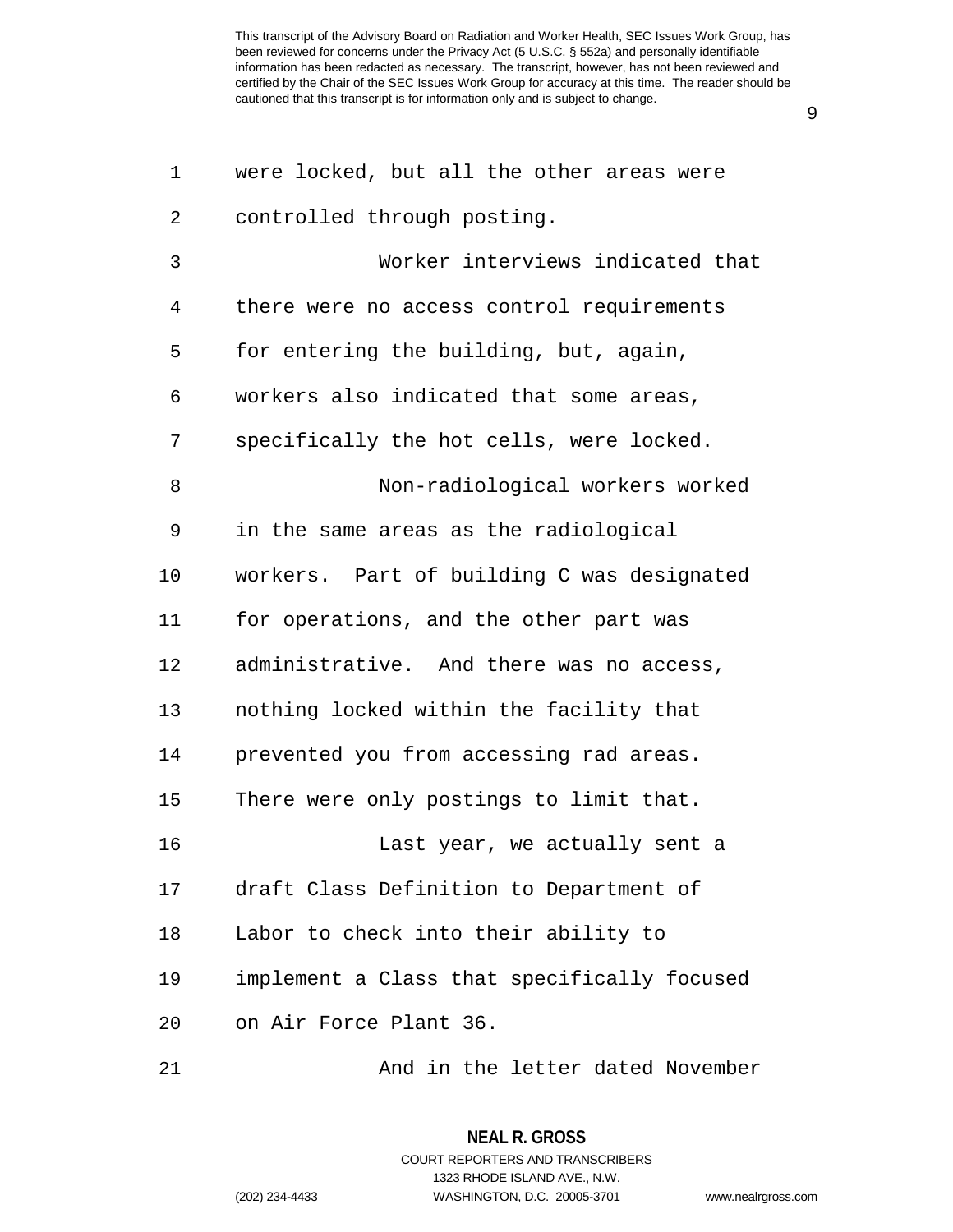10

| 1              | 12th, 2010, DOL indicated that they were     |
|----------------|----------------------------------------------|
| 2              | unaware of any records in their possession   |
| 3              | or the possession of DOE that would allow    |
| $\overline{4}$ | them to determine whether a worker in the GE |
| 5              | Evendale facility worked specifically at Air |
| 6              | Force Plant 36 versus other parts of the     |
| 7              | plant. So I wanted to kind of go back        |
| 8              | through some of those things because those   |
| $\mathsf 9$    | were discussed earlier.                      |
| 10             | At the last Work Group meeting,              |
| 11             | there were specific action items that came   |
| 12             | out of that. The Work Group wanted us to go  |
| 13             | back and interview personnel to determine    |
| 14             | the actual origin of the POPSEE list and how |
| 15             | that was related to the actual covered       |
| 16             | activities. All of this was centered around  |
|                | 17 to see if we could use the POPSEE list    |
| 18             | itself to define the Class.                  |
| 19             | The other thing is, does the                 |
| 20             | POPSEE list contain everyone who was         |

21 potentially exposed during the period?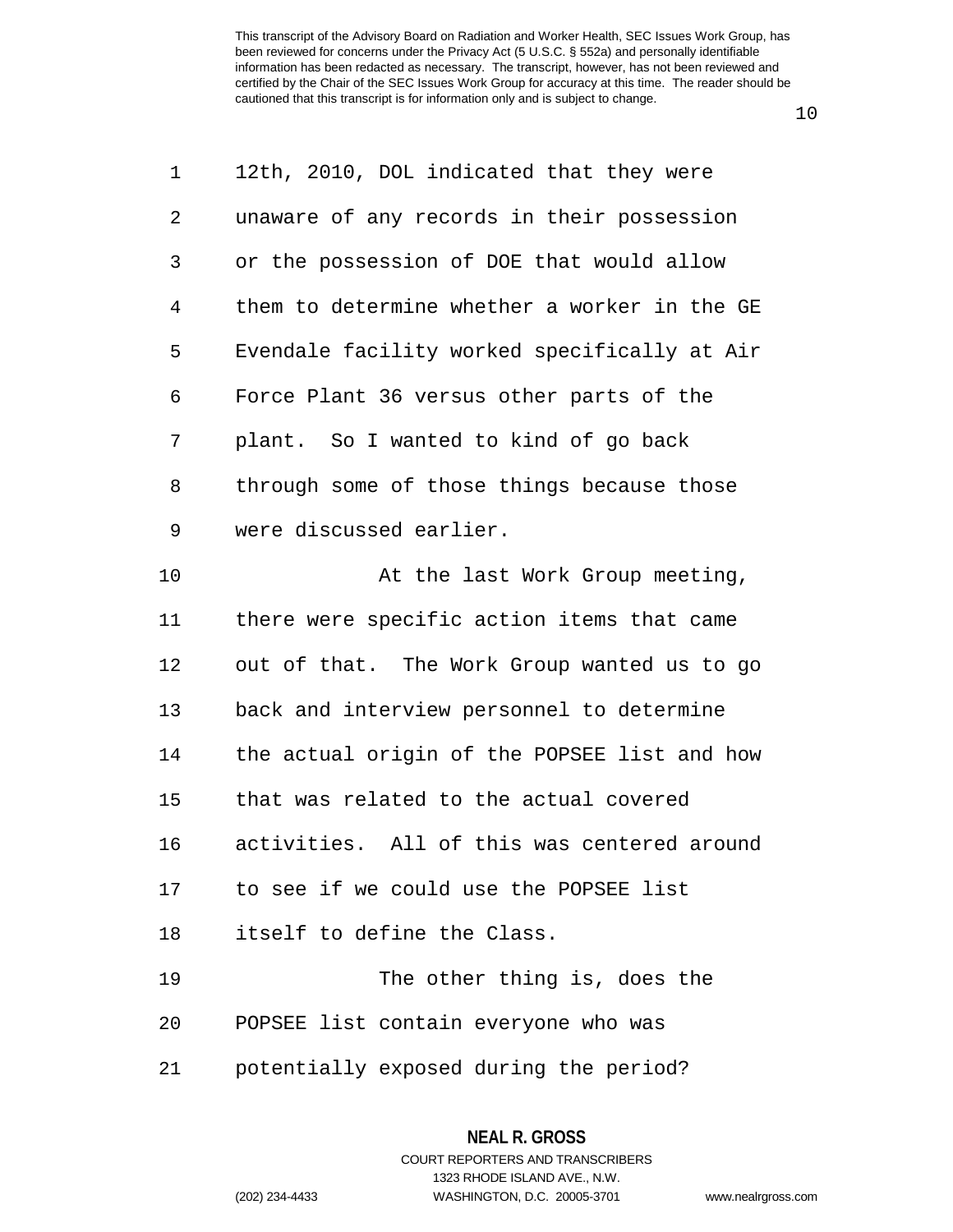11

| 1  | And then the third item was to               |
|----|----------------------------------------------|
| 2  | actually go back and define some of these    |
| 3  | abbreviations that were included in the      |
| 4  | policy documents.                            |
| 5  | We actually interviewed one                  |
| 6  | person. That person was the former health    |
| 7  | and safety manager during that period. We    |
| 8  | found out that the POPSEE is not an acronym; |
| 9  | it is actually a compilation of letters      |
| 10 | comprising the various program names during  |
| 11 | the GE nuclear propulsion and AEC eras. So   |
| 12 | it's like the ANP, NNPO, all those. I take   |
| 13 | what happened was they took letters from     |
| 14 | those and then formed the POPSEE list.       |
| 15 | The POPSEE organization was a                |
| 16 | social organization that consisted of        |
| 17 | workers over various years from the various  |
| 18 | programs, but the POPSEE included only those |
| 19 | workers who wished to participate in the     |
| 20 | organization.                                |
|    |                                              |

21 The POPSEE roster could include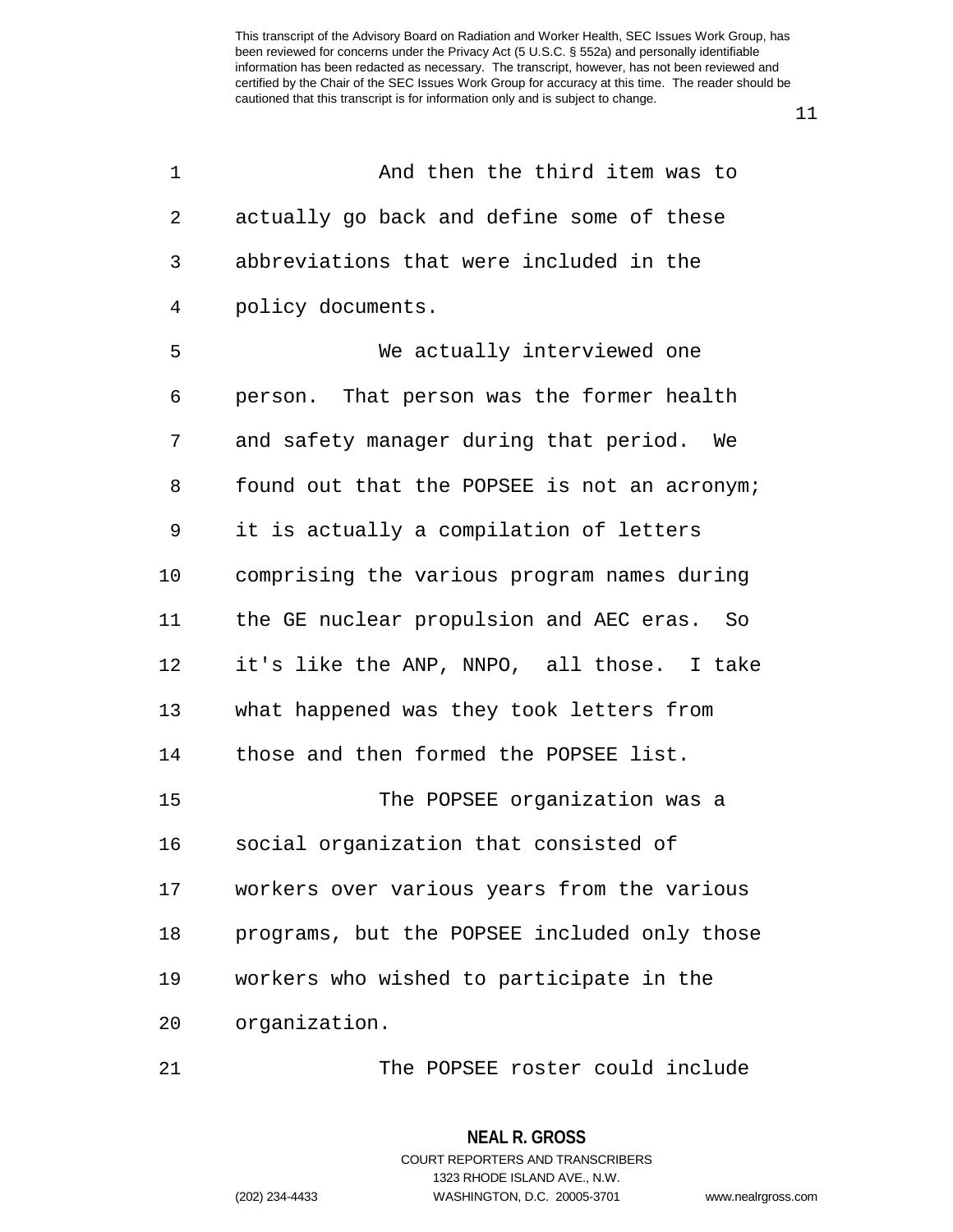| 1  | employees that never worked in buildings C   |
|----|----------------------------------------------|
| 2  | and D. This is mainly because, although C    |
| 3  | and D were the main operational areas, there |
| 4  | were other workers or other people involved  |
| 5  | in the ANP program or in the program that    |
| 6  | did not work in C and D.                     |
| 7  | The POPSEE roster would not                  |
| 8  | necessarily include all employees that did   |
| 9  | work, since it's a voluntary thing to        |
| 10 | basically be in this organization.<br>It     |
| 11 | didn't include everyone.                     |
| 12 | Another thing we did with the                |
| 13 | POPSEE list was we took the POPSEE list and  |
| 14 | we compared it to our NOCTS database.        |
| 15 | What we did was we took the GE               |
| 16 | claims that we currently have, and we listed |
| 17 | those names down into an Excel spreadsheet.  |
| 18 | And we took a list of the names on the       |
| 19 | POPSEE list. We actually put together an     |
| 20 | Excel spreadsheet with that list as well.    |
| 21 | We also took down -- on the NOCTS            |

**NEAL R. GROSS**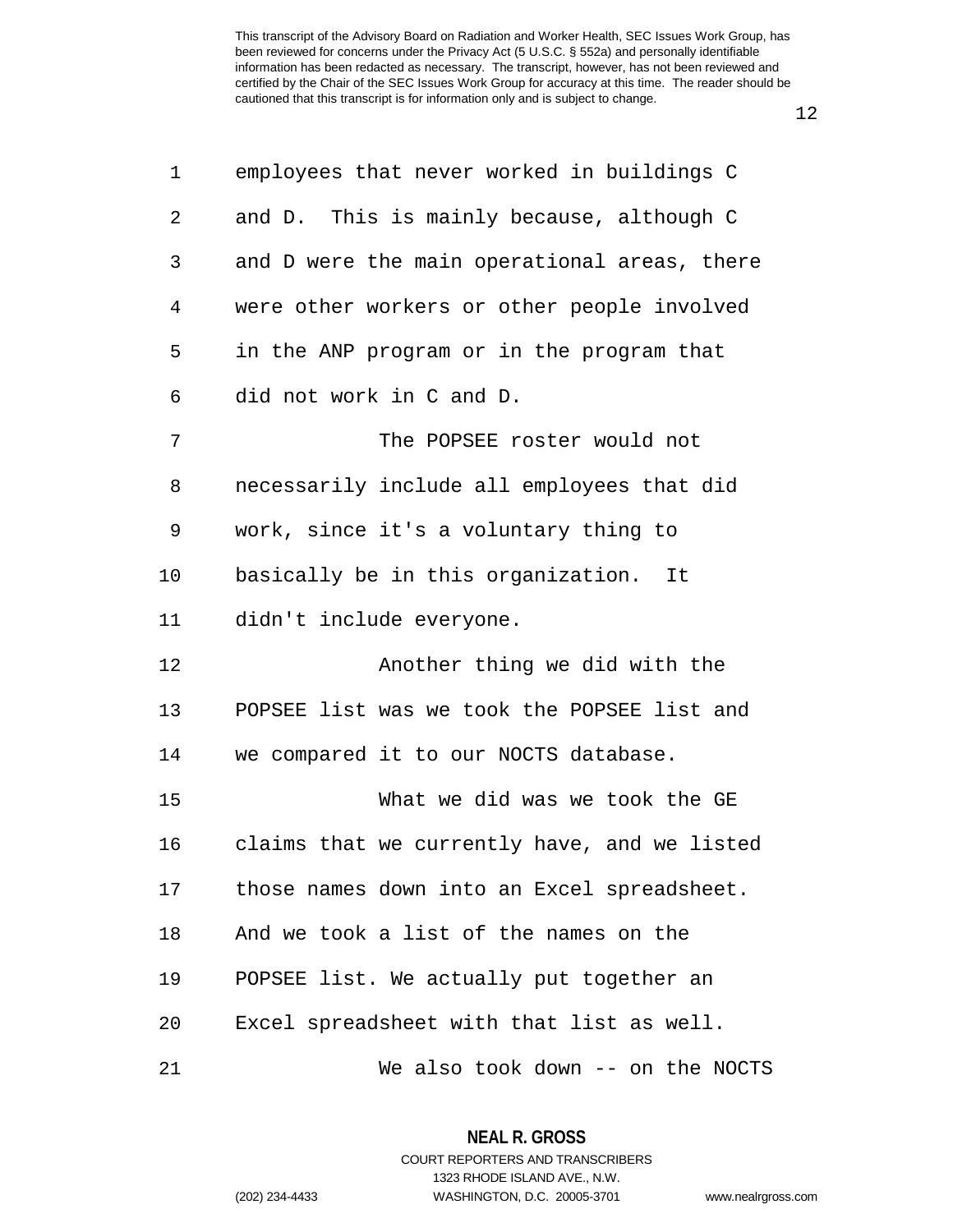13

| 1  | list, we identified who had internal and     |
|----|----------------------------------------------|
| 2  | external monitoring from our NOCTS database, |
| 3  | from our claims. And then, again, we did     |
| 4  | the comparison against the NOCTS list and    |
| 5  | the POPSEE list.                             |
| 6  | We found that only six of our                |
| 7  | claims actually were on the POPSEE list as   |
| 8  | well. And I think this is important because  |
| 9  | clearly the POPSEE list cannot be used to    |
| 10 | define the Class because we have workers     |
| 11 | that -- we have claimants who are not on the |
| 12 | list that have external monitoring data, who |
| 13 | were clearly exposed and part of the         |
| 14 | program, that are not on the POPSEE list.    |
| 15 | So I think that pretty much shoots that      |
| 16 | down.                                        |
| 17 | The other thing is we were asked             |
| 18 | to come up with, to define all of the        |
| 19 | acronyms that -- and I think we've done      |
| 20 | that. And that's in that summary that I      |
| 21 | provided you guys.                           |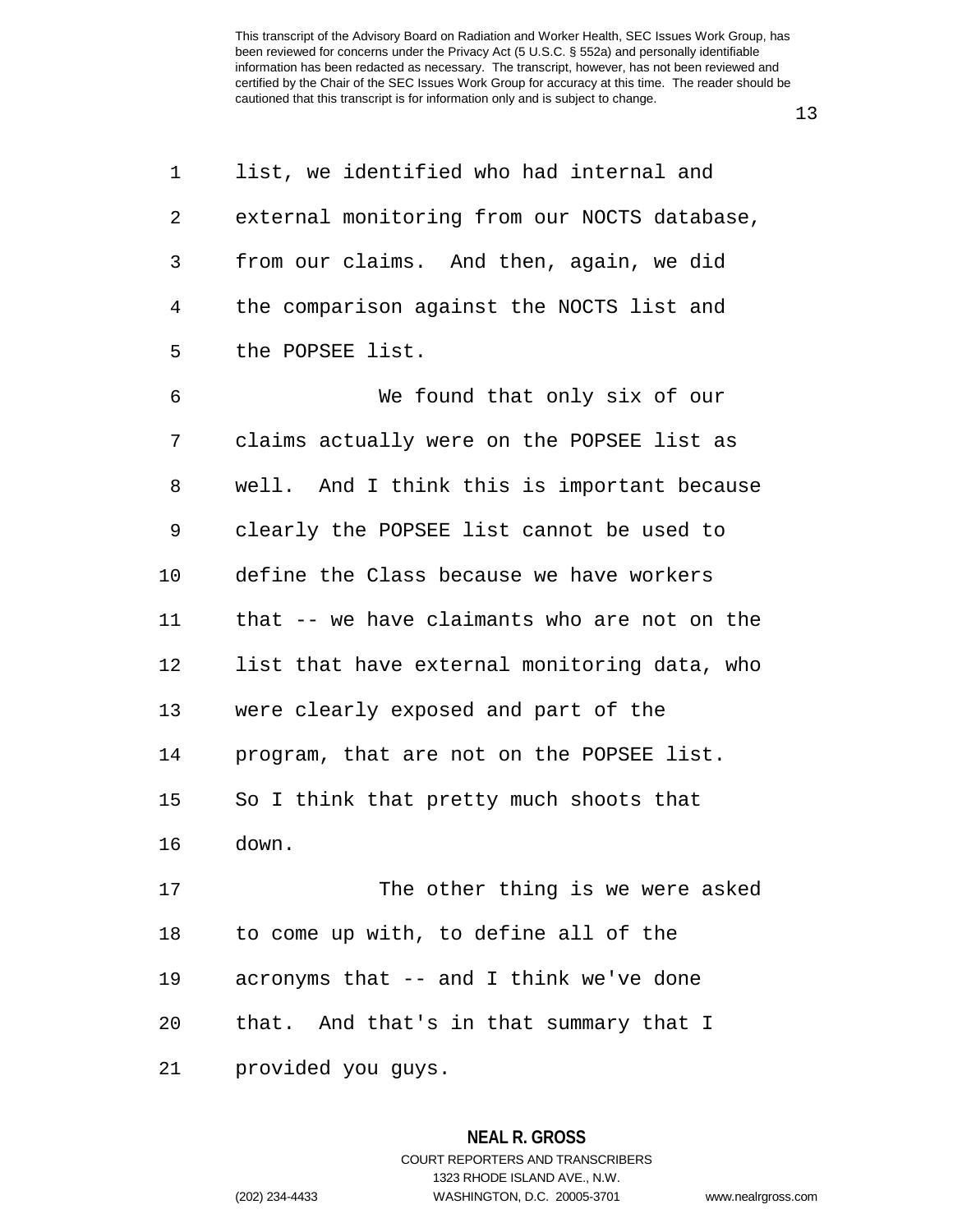| 1  | So I think that answers most of              |
|----|----------------------------------------------|
| 2  | the questions. The other thing I wanted to   |
| 3  | point out was, you know, I talked about the  |
| 4  | area monitoring and the lack of air sampling |
| 5  | data.                                        |
| 6  | I think someone had brought up               |
| 7  | the idea of: can we just use those           |
| 8  | individuals who were monitored? And clearly  |
| 9  | we can't do that because of the lack of air  |
| 10 | sample data to support that people that were |
| 11 | inside C and D that were not monitored were  |
| 12 | not exposed. We had no data in support of    |
| 13 | that that those individuals would not have   |
| 14 | been exposed.                                |
| 15 | Okay. That's pretty much it.                 |
| 16 | CHAIRMAN MELIUS: Okay. Anybody,              |
| 17 | any of the Work Group Members have           |
| 18 | questions?                                   |
| 19 | (No response.)                               |
| 20 | CHAIRMAN MELIUS: If not, I'll                |
| 21 | start. My question is, I am trying to        |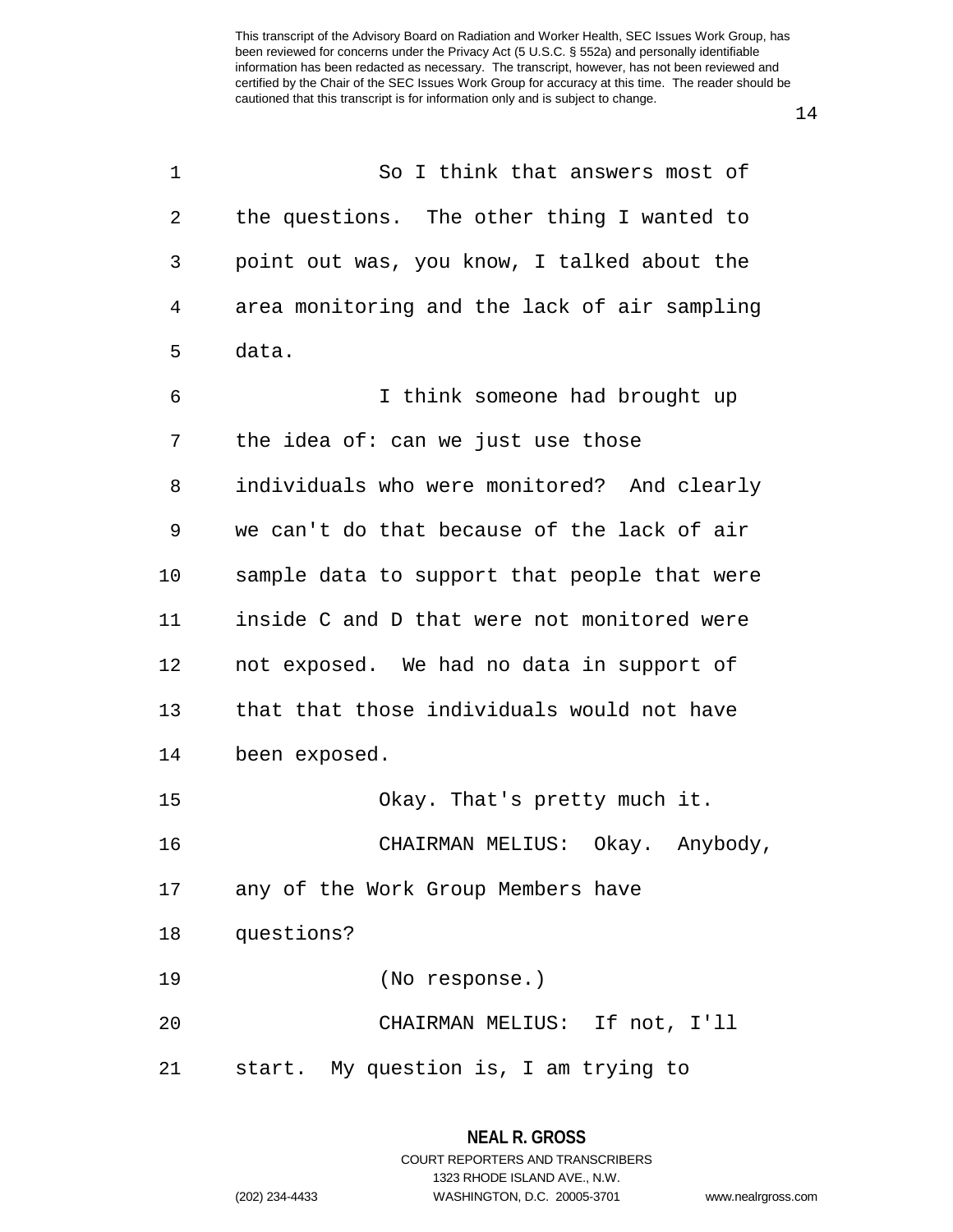15

| $\mathbf 1$ | understand the list of monitored employees.  |
|-------------|----------------------------------------------|
| 2           | And, to that end, of the people who          |
| 3           | submitted claims, do you have any sense of   |
| 4           | how many of those expected to be monitored?  |
| 5           | I guess I'm looking at those with            |
| 6           | submitted claims, those with monitoring      |
| 7           | versus those without, and were the people    |
| 8           | without monitoring people that you wouldn't  |
| 9           | expect to be in jobs that would be           |
| 10          | monitored?                                   |
| 11          | MR. RUTHERFORD: Yes.                         |
| 12          | CHAIRMAN MELIUS: Or other people             |
| 13          | that would sort of pass through the          |
| 14          | facility? So anybody from the facility       |
| 15          | could submit a claim?                        |
| 16          | MR. RUTHERFORD: Correct.                     |
| 17          | CHAIRMAN MELIUS: And in some                 |
| 18          | ways you have, I don't want to say           |
| 19          | encouraged that, but the fact that you       |
| 20          | haven't narrowed it down prior to this time, |
| 21          | people would -- I'm trying to get a sense of |

**NEAL R. GROSS** COURT REPORTERS AND TRANSCRIBERS 1323 RHODE ISLAND AVE., N.W.

(202) 234-4433 WASHINGTON, D.C. 20005-3701 www.nealrgross.com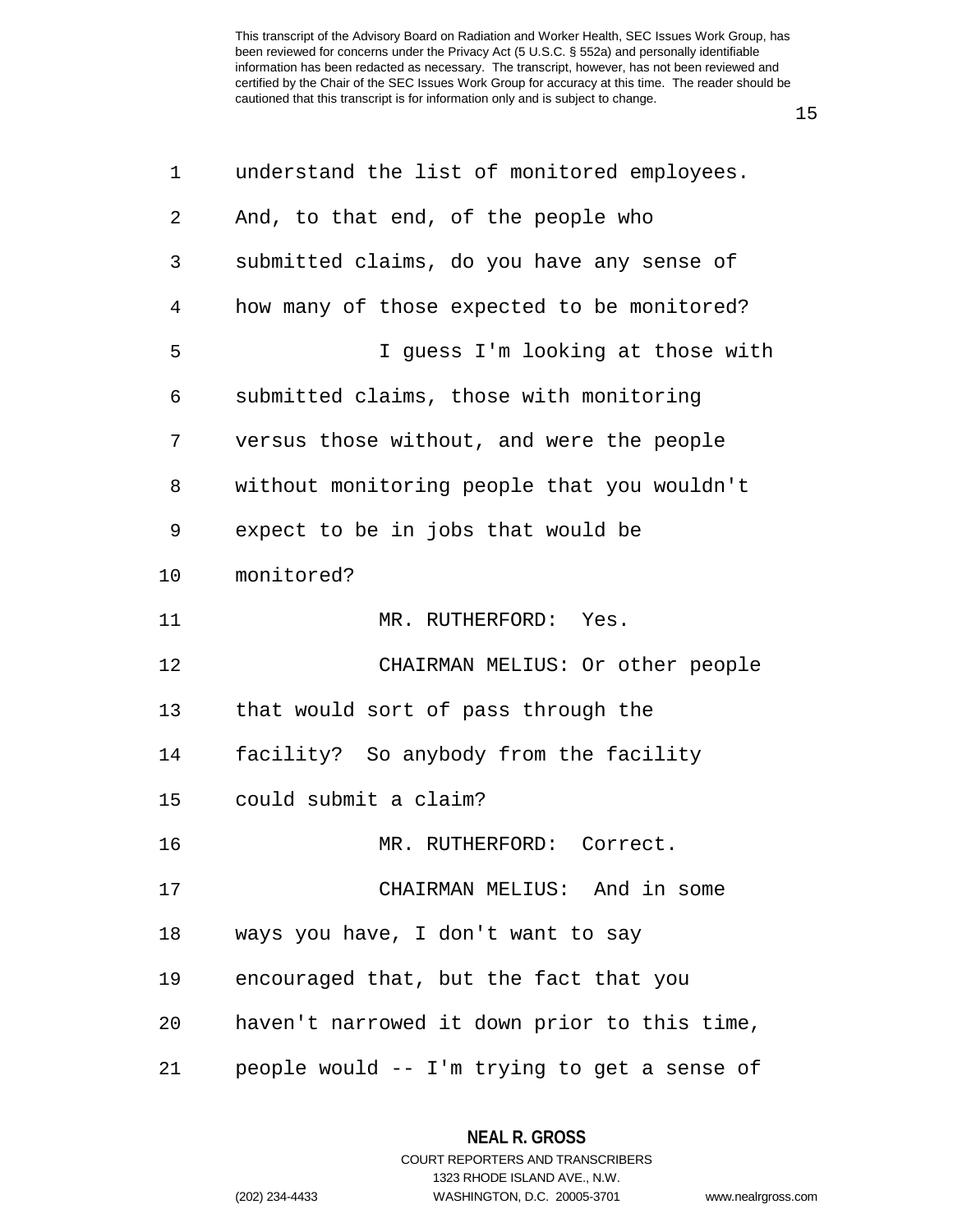16

| 1  | the job histories and backgrounds of the     |
|----|----------------------------------------------|
| 2  | people that did submit claims, particularly  |
| 3  | those -- sort of comparing those with or     |
| 4  | without monitoring, but whether they were -- |
| 5  | how did they differ?                         |
| 6  | MR. RUTHERFORD: I haven't been               |
| 7  | through all of the claims, but I can say     |
| 8  | that we do have some claims specifically,    |
| 9  | some maintenance workers who could have      |
| 10 | worked in C and D, that do not have          |
| 11 | monitoring data. And then we do have some    |
| 12 | that do have monitoring data.                |
| 13 | CHAIRMAN MELIUS: Okay.                       |
| 14 | MR. RUTHERFORD: So I mean, that              |
| 15 | right there kind of gives you an indication  |
| 16 | that it's not easy to separate them out,     |
| 17 | especially maintenance workers.              |
| 18 | Also, I think I went through a               |
| 19 | couple of firefighters that one had data and |
| 20 | one didn't, but, again, I didn't go through  |
| 21 | all the list.                                |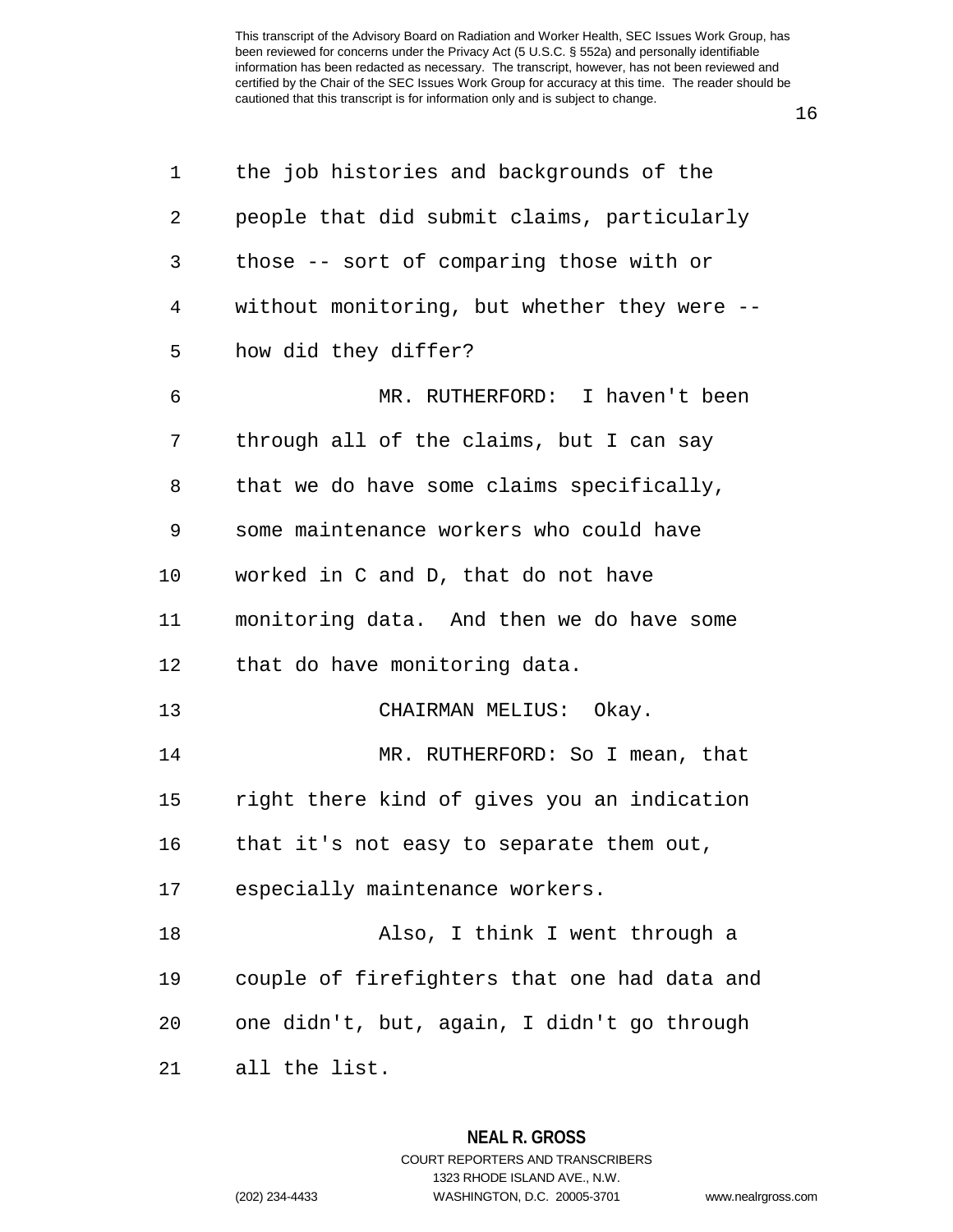17

| 1  | CHAIRMAN MELIUS: Yes. And I                  |
|----|----------------------------------------------|
| 2  | don't think this sort of sample is large     |
| 3  | enough to be able to draw a very firm        |
| 4  | conclusion, but I was just curious when I    |
| 5  | looked through the -- trying to make sense   |
| 6  | of the spreadsheet that you put on the O:    |
| 7  | drive and how those populations differed and |
| 8  | so forth. I mean, I would have expected      |
| 9  | POPSEE to include a number of people who     |
| 10 | wouldn't have monitoring data and wouldn't   |
| 11 | be necessarily filing claims because they    |
| 12 | might have worked at other -- you know,      |
| 13 | during sort of the Air Force years and not   |
| 14 |                                              |
| 15 | MR. RUTHERFORD: Sure.                        |
| 16 | CHAIRMAN MELIUS: -- during the               |
| 17 | years that they would be eligible for this   |
| 18 | program. So it didn't surprise me that the   |
| 19 | POPSEE would be a longer list, so to speak,  |
| 20 | but I'm just trying to understand sort of    |
| 21 | the overlap between the claims in the people |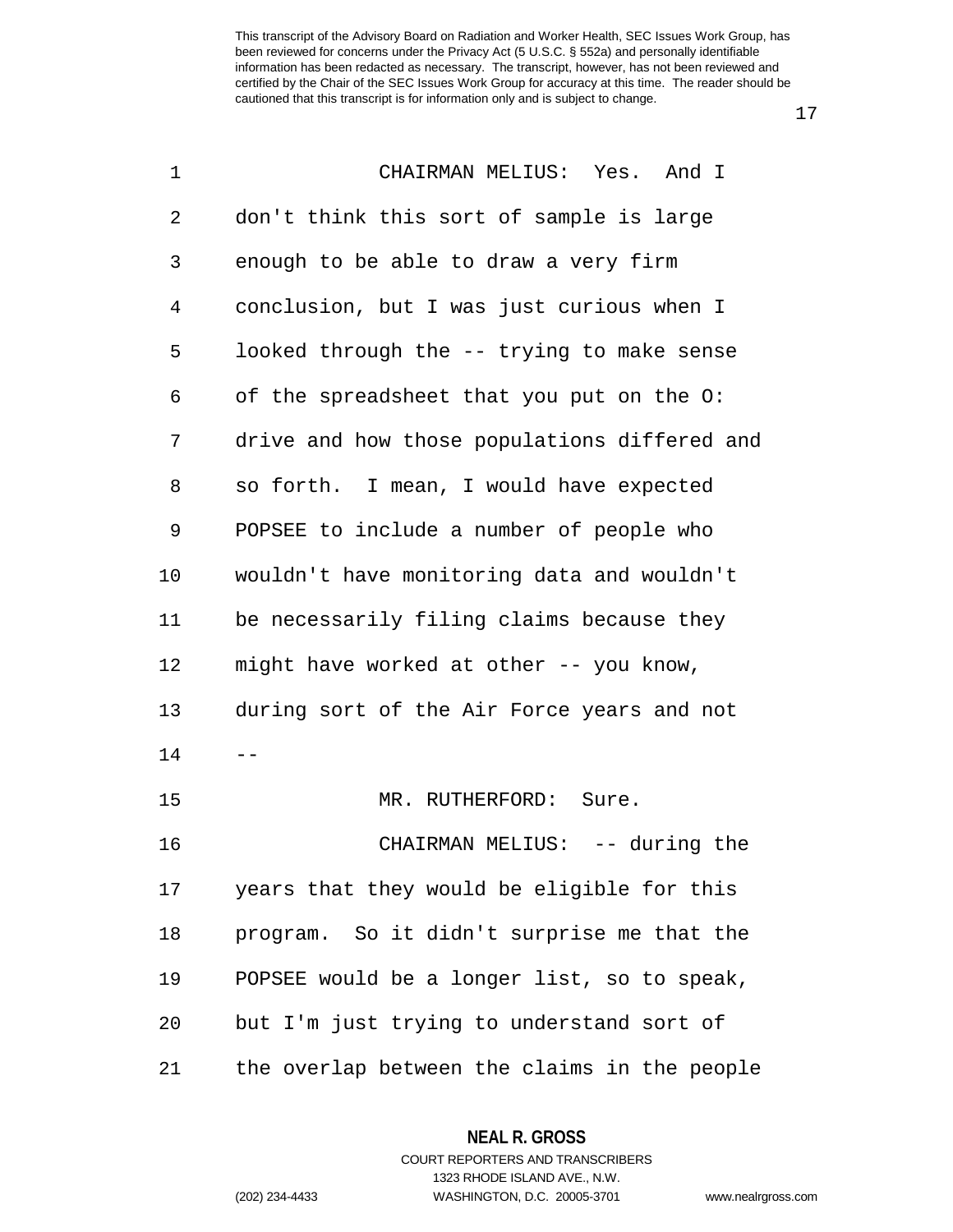18

| 1              | that were monitored or were not monitored.   |
|----------------|----------------------------------------------|
| $\overline{2}$ | MR. RUTHERFORD: Yes. I mean,                 |
| 3              | the biggest thing to me is that the health   |
| 4              | and safety manager indicated to us that if   |
| 5              | the claimants had personal monitoring data   |
| 6              | during that era, then they more than likely  |
| 7              | worked in C and D.                           |
| 8              | CHAIRMAN MELIUS: Yes.                        |
| 9              | MR. RUTHERFORD: And clearly we               |
| 10             | have a number of claimants that have         |
| 11             | external monitoring data. And only six of    |
| 12             | those claimants actually show up on the      |
| 13             | list, the POPSEE list.                       |
| 14             | CHAIRMAN MELIUS: Yes. Yes. I                 |
| 15             | think the point we're trying to get at, to   |
| 16             | follow up to what I think Paul was asking at |
| 17             | our last discussion on this site was: people |
| 18             | that were not monitored, did they have       |
| 19             | significant exposure because someone who     |
| 20             | might have passed through the site or        |
| 21             | through the building during that time        |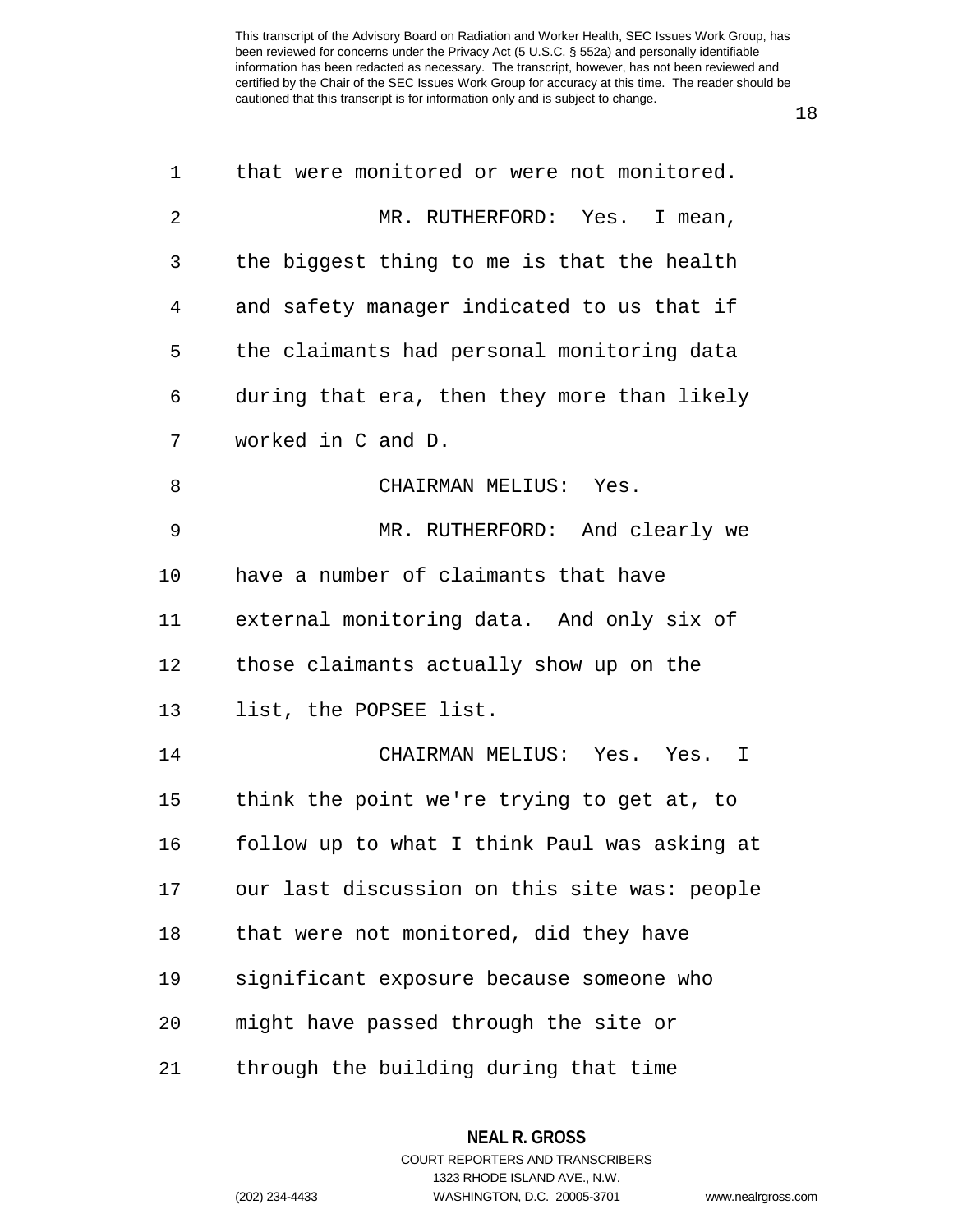| 1  | period, I mean, you can argue that that --   |
|----|----------------------------------------------|
| 2  | you know, would they really fit the 250-day  |
| 3  | $- -$                                        |
| 4  | MR. RUTHERFORD: Well, you know,              |
| 5  | the other end of that, though -- and yes, I  |
| 6  | understand where you're coming from.         |
| 7  | Recognize that from '61 to '64, we have no   |
| 8  | internal monitoring data and we know that    |
| 9  | there was work occurring that had the        |
| 10 | potential for internal exposure.             |
| 11 | CHAIRMAN MELIUS: Yes.                        |
| 12 | MR. RUTHERFORD: We also had from             |
| 13 | '67 to '70, they were calcine and thorium    |
| 14 | oxide -- or calcine and thorium, and we have |
| 15 | no internal monitoring data for that period  |
| 16 | as well.                                     |
| 17 | So you have a group of workers               |
| 18 | who were working with thorium during that    |
| 19 | period who by our indications were not       |
| 20 | monitored because we have no monitoring      |
| 21 | data. So that makes it -- you can't, I       |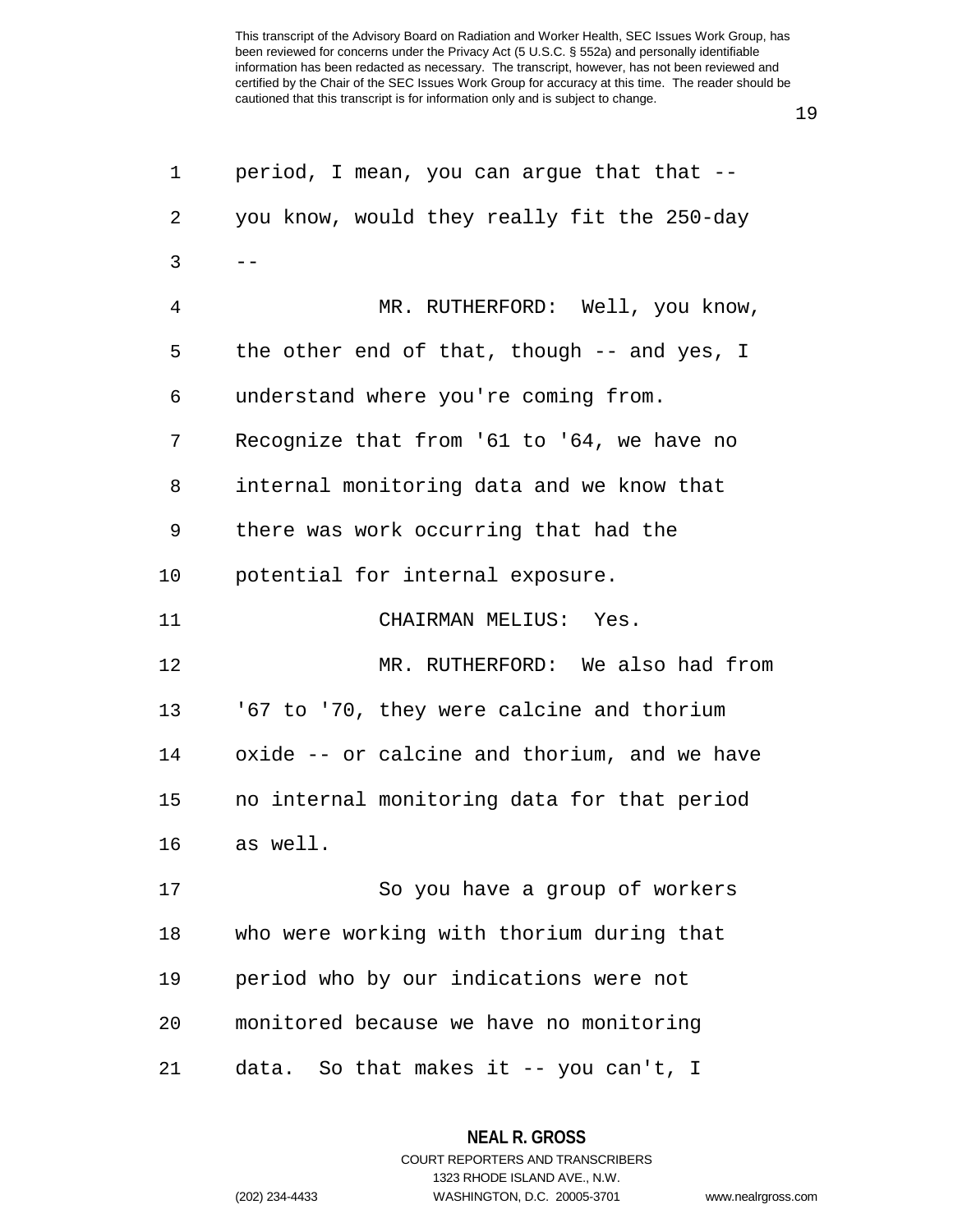20

| 1  | don't think there's any way to limit it to   |
|----|----------------------------------------------|
| 2  | only individuals who are monitored because   |
| 3  | that would leave out those workers for those |
| 4  | periods where we have no internal monitoring |
| 5  | data.                                        |
| 6  | MEMBER ZIEMER: Dr. Melius?                   |
| 7  | CHAIRMAN MELIUS: Yes?                        |
| 8  | MEMBER ZIEMER: Paul Ziemer here.             |
| 9  | You may recall also when we raised this      |
| 10 | issue with Rachel at the meeting last time,  |
| 11 | she basically said that they could not       |
| 12 | conduct a program where we asked the people  |
| 13 | to sort of assert that they worked in that   |
| 14 | area.                                        |
| 15 | I think she basically said that              |
| 16 | if you put the caveat on that you will ask   |
| 17 | the people to certify that they worked in    |
| 18 | those areas, whether they were monitored or  |
| 19 | not, I think that Rachel, in essence, said   |
| 20 | that they will lie.                          |
|    |                                              |

21 So I think Labor is saying that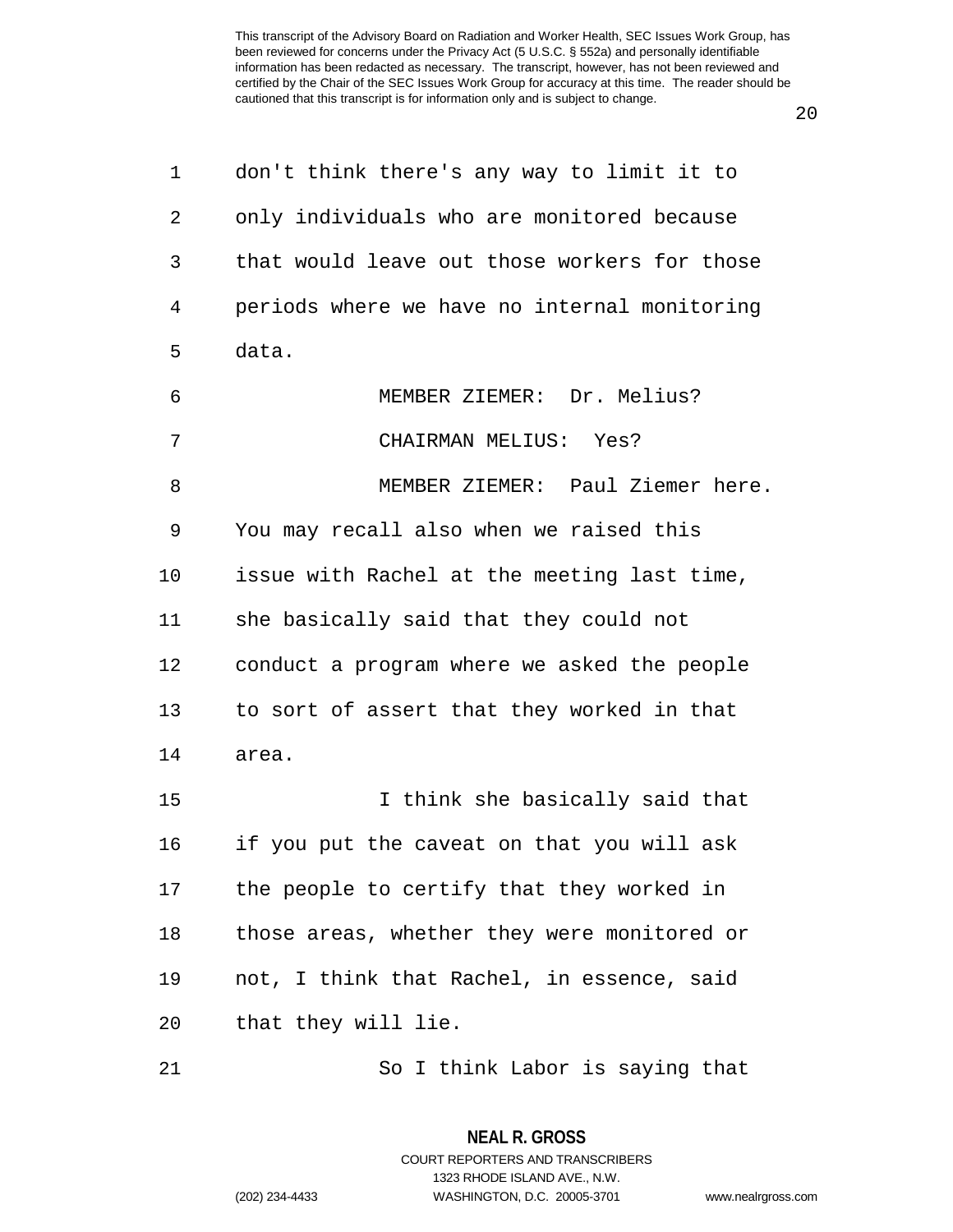21

| 1  | the only way they can really do this is to   |
|----|----------------------------------------------|
| 2  | include everybody, much to my dismay, but    |
| 3  | that is what they were telling us.           |
| 4  | CHAIRMAN MELIUS: Yes. And I                  |
| 5  | think that was my second question for LaVon, |
| 6  | was at the time that Department of Labor     |
| 7  | sort of reviewed the available information,  |
| 8  | basically when you asked them about the      |
| 9  | Class Definition, I think was the time       |
| 10 | period. I believe since that time or during  |
| 11 | the time period, you have received more      |
| 12 | extensive information from General Electric. |
| 13 | And I just want to establish whether or not  |
| 14 | that additional information -- would it also |
| 15 | include, you know, personnel records or      |
| 16 | other information that might be used to      |
| 17 | establish a more narrow Class Definition?    |
| 18 | MR. RUTHERFORD: Actually, no.                |
| 19 | We did get a lot of good information, and we |
| 20 | did get the significant amount of external   |
| 21 | exposure records.                            |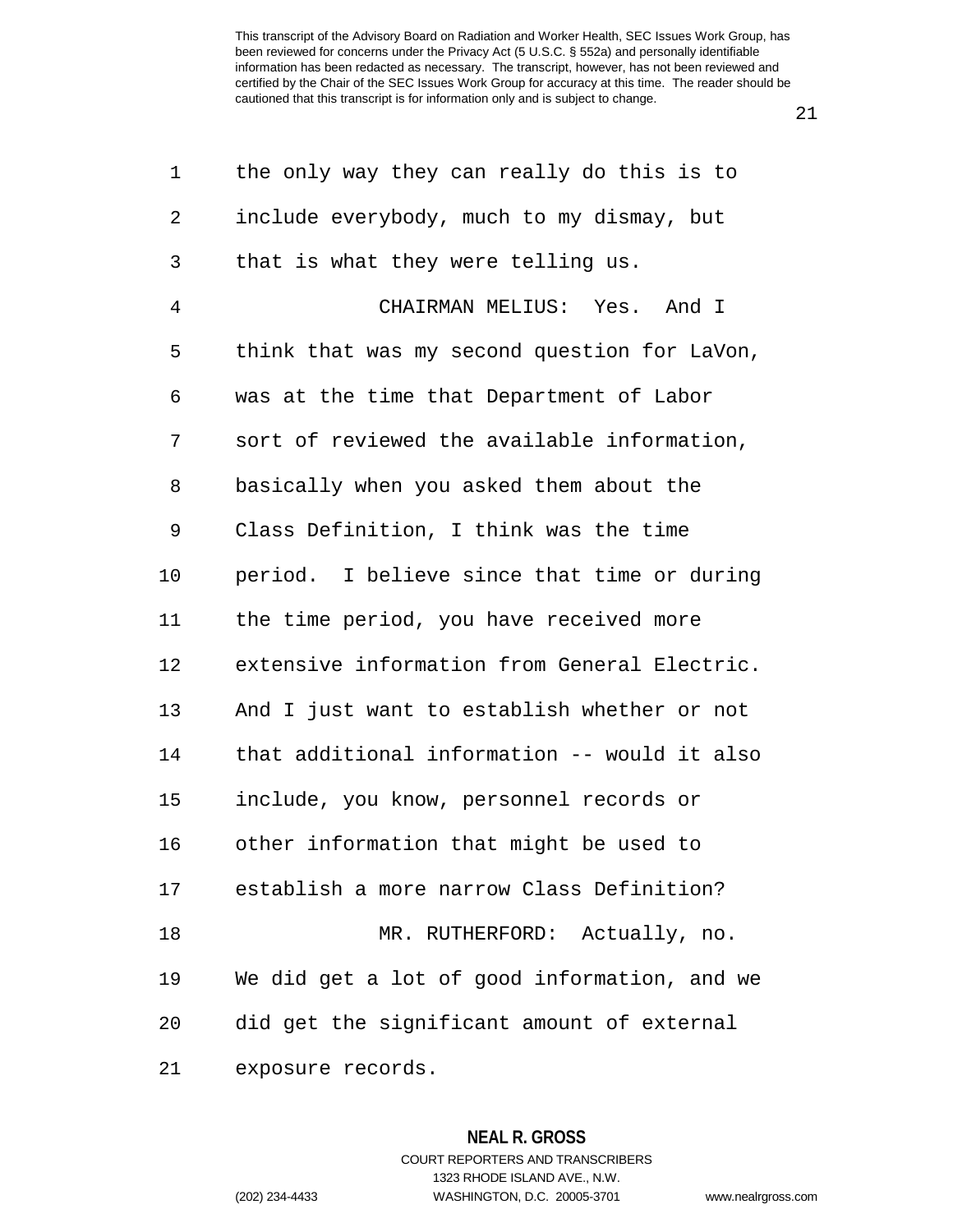1 CHAIRMAN MELIUS: Right. 2 MR. RUTHERFORD: The problem we 3 have with the records is that for probably 4 90 percent of them -- and there actually is 5 a percentage, I think, in the Evaluation 6 Report, but roughly 90 percent of those 7 claims do not identify locations at all. 8 CHAIRMAN MELIUS: Right. 9 MR. RUTHERFORD: So we couldn't 10 really summarize, you know, work locations 11 from that. And there were no work locations 12 or job classification descriptions and such 13 like that within the documentation that we 14 had that would help Department of Labor 15 identify individuals. 16 CHAIRMAN MELIUS: Okay? Anybody 17 else on the Work Group have questions? 18 MEMBER ROESSLER: This is Gen. I 19 have, I guess, a couple of comments. Am I 20 off the mute? 21 CHAIRMAN MELIUS: Yes, you are.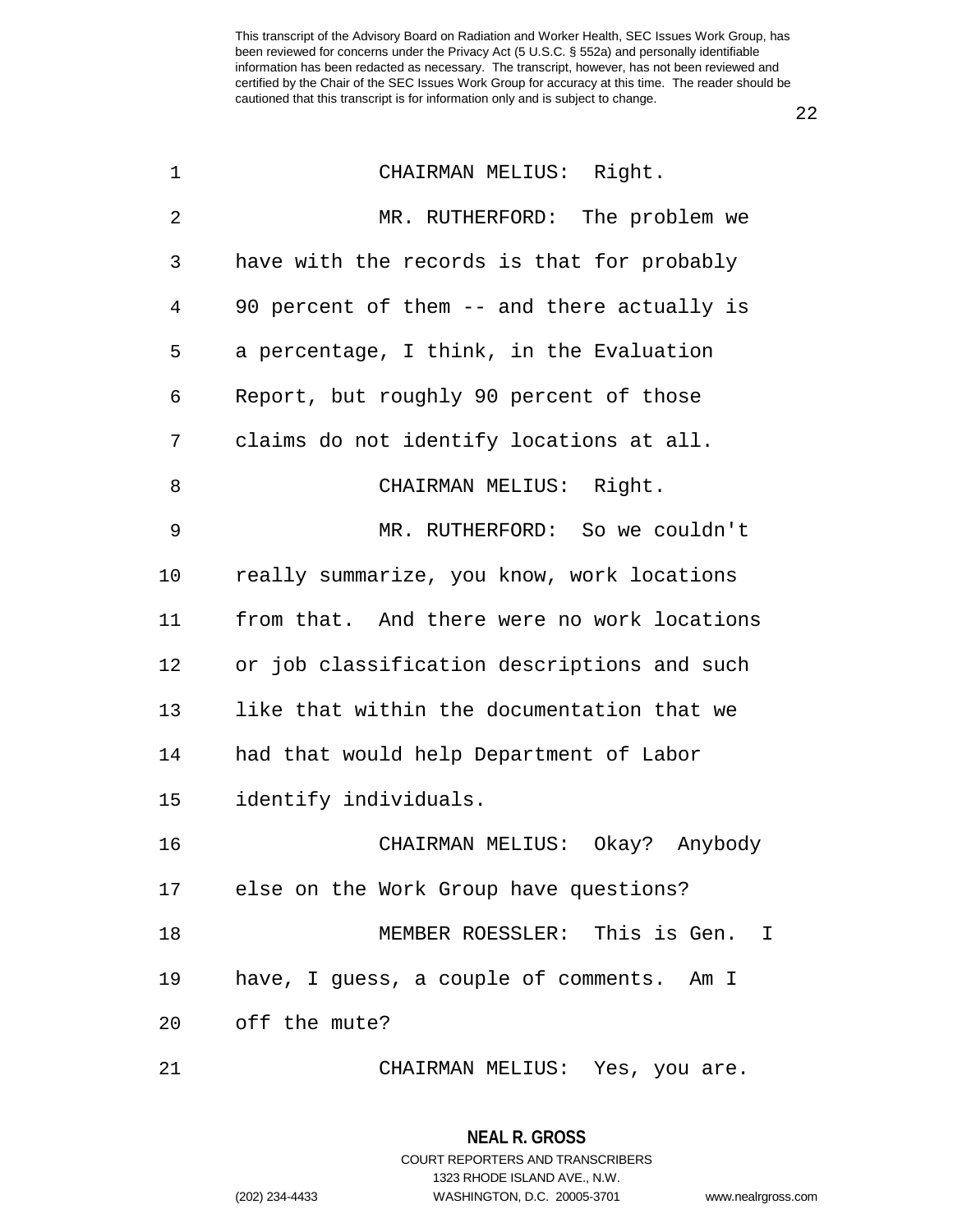1 We can hear you.

| 2  | MEMBER ROESSLER: Okay. Good.                 |
|----|----------------------------------------------|
| 3  | LaVon, that was a very good report, written  |
| 4  | report and oral. I think that it is pretty   |
| 5  | easy to understand everything. I only have   |
| 6  | one comment, and it's on the second page of  |
| 7  | your summary, where you talk about           |
| 8  | feasibility of estimating external           |
| 9  | exposures.                                   |
| 10 | It seems like the way it is                  |
| 11 | written there, I think I understand what you |
| 12 | are saying, but it is confusing. You first   |
| 13 | say there is insufficient data for           |
| 14 | estimating external exposures, but then you  |
| 15 | go on to say that you have not evaluated the |
| 16 | external film data.                          |
| 17 | MR. RUTHERFORD: Yes. Well,                   |
| 18 | actually, you know, I looked at that. Gen,   |
| 19 | I looked at this stuff this morning. And I   |
| 20 | wish that I wouldn't have put that statement |
| 21 | in there because we actually have since then |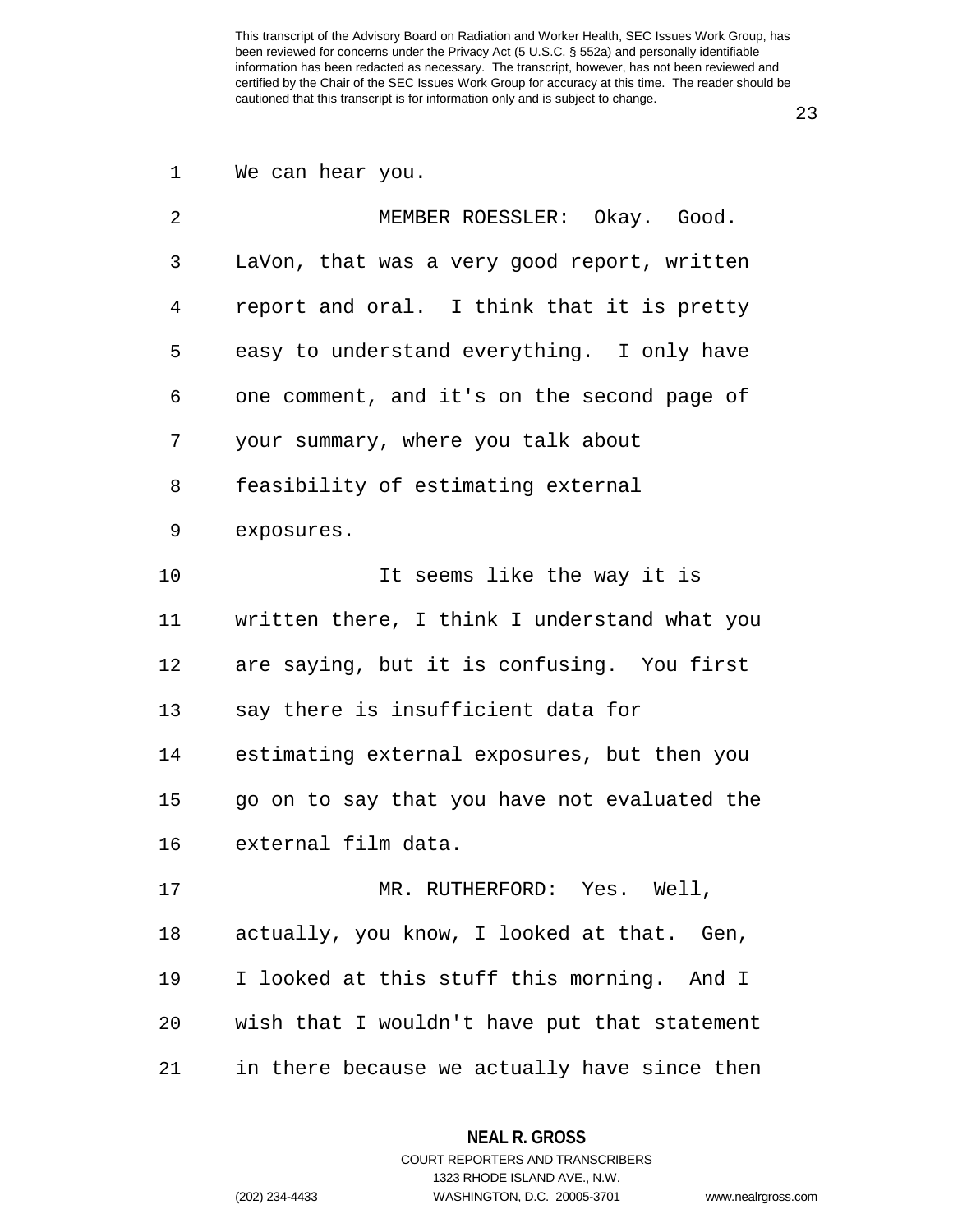24

| 1  | looked at that data more thoroughly.         |
|----|----------------------------------------------|
| 2  | What we were saying here is                  |
| 3  | individuals, we will use their external      |
| 4  | monitoring data and give them their external |
| 5  | exposure for the non-presumptive claims that |
| 6  | come through, but we cannot develop a        |
| 7  | coworker data from the data that we have.    |
| 8  | The difficulty we have in that is            |
| 9  | if you take -- it's kind of like a National  |
| 10 | Lab in that, as I mentioned earlier, there   |
| 11 | were a number of different activities that   |
| 12 | were occurring at the facility that had the  |
| 13 | potential for external exposures.            |
| 14 | In some of them, I mean, very                |
| 15 | broad-spectrum exposure potential, they were |
| 16 | doing, actually, some high-neutron dose      |
| 17 | irradiation of materials for material X,     |
| 18 | also gamma dose, and from that to working    |
| 19 | with uranium at a lower external exposure.   |
| 20 | So you had the spectrum of                   |
| 21 | external exposure potential from these       |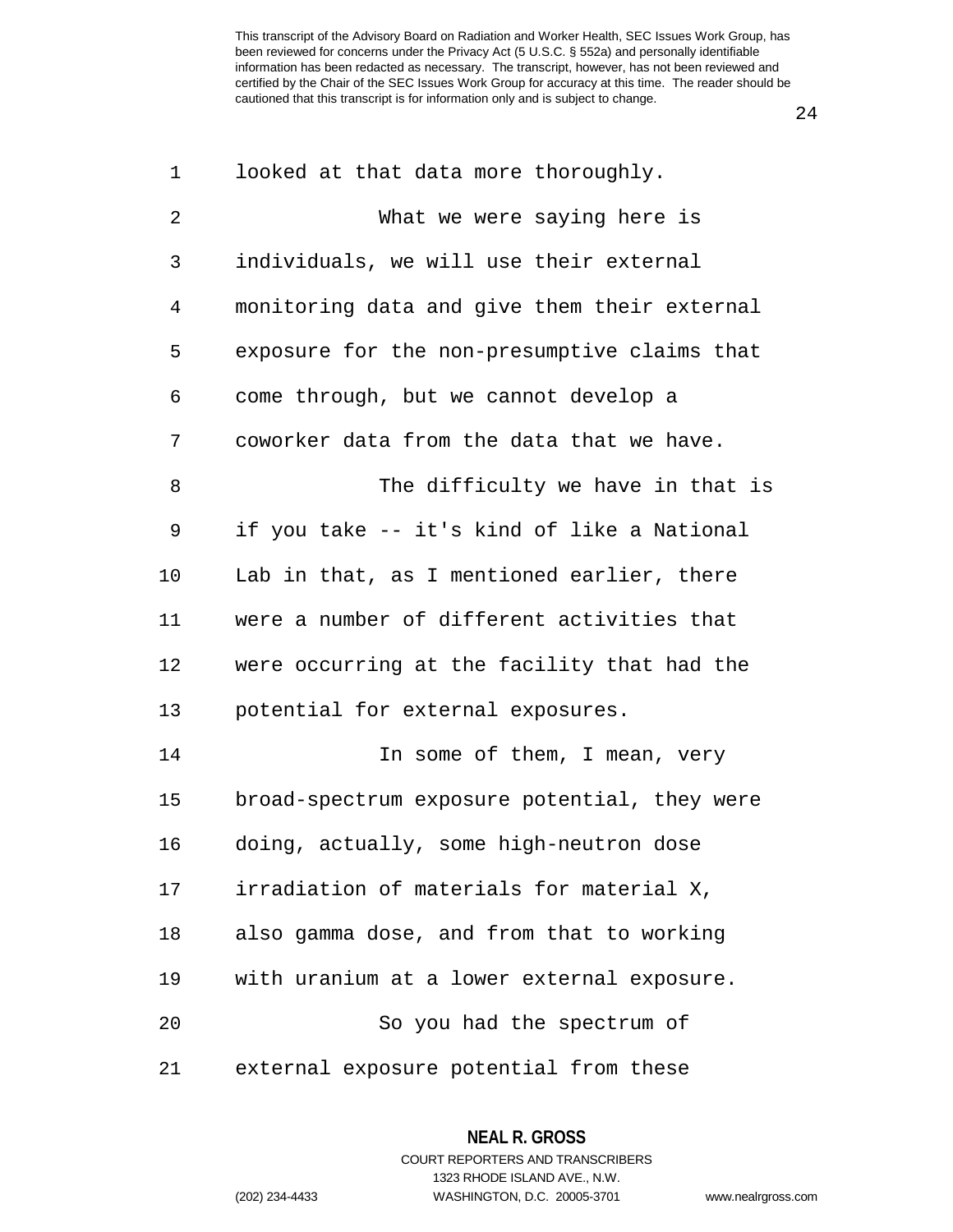| 1  | different projects. And we have no -- like   |
|----|----------------------------------------------|
| 2  | I had mentioned earlier, work locations for  |
| 3  | only roughly ten percent of the external     |
| 4  | monitoring data identify work locations.     |
| 5  | So with this diverse exposure                |
| 6  | environment and a lack of worker location,   |
| 7  | it makes it very difficult for us to come up |
| 8  | with a good coworker model that we could     |
| 9  | use.                                         |
| 10 | MEMBER ROESSLER: Okay. I                     |
| 11 | thought that is what you were trying to say  |
| 12 | there, but the writing made it a bit $-$ -   |
| 13 | MR. RUTHERFORD: I agree. I                   |
| 14 | agree. I read it this morning, and I         |
| 15 | totally agree with you.                      |
| 16 | MEMBER ROESSLER: Okay. Thanks.               |
| 17 | CHAIRMAN MELIUS: And I agree                 |
| 18 | with you both. I was confused by that also.  |
| 19 | Any other comments or questions              |
| 20 | from Board Members or, I should say, Work    |
| 21 | Group Members? Board Members?                |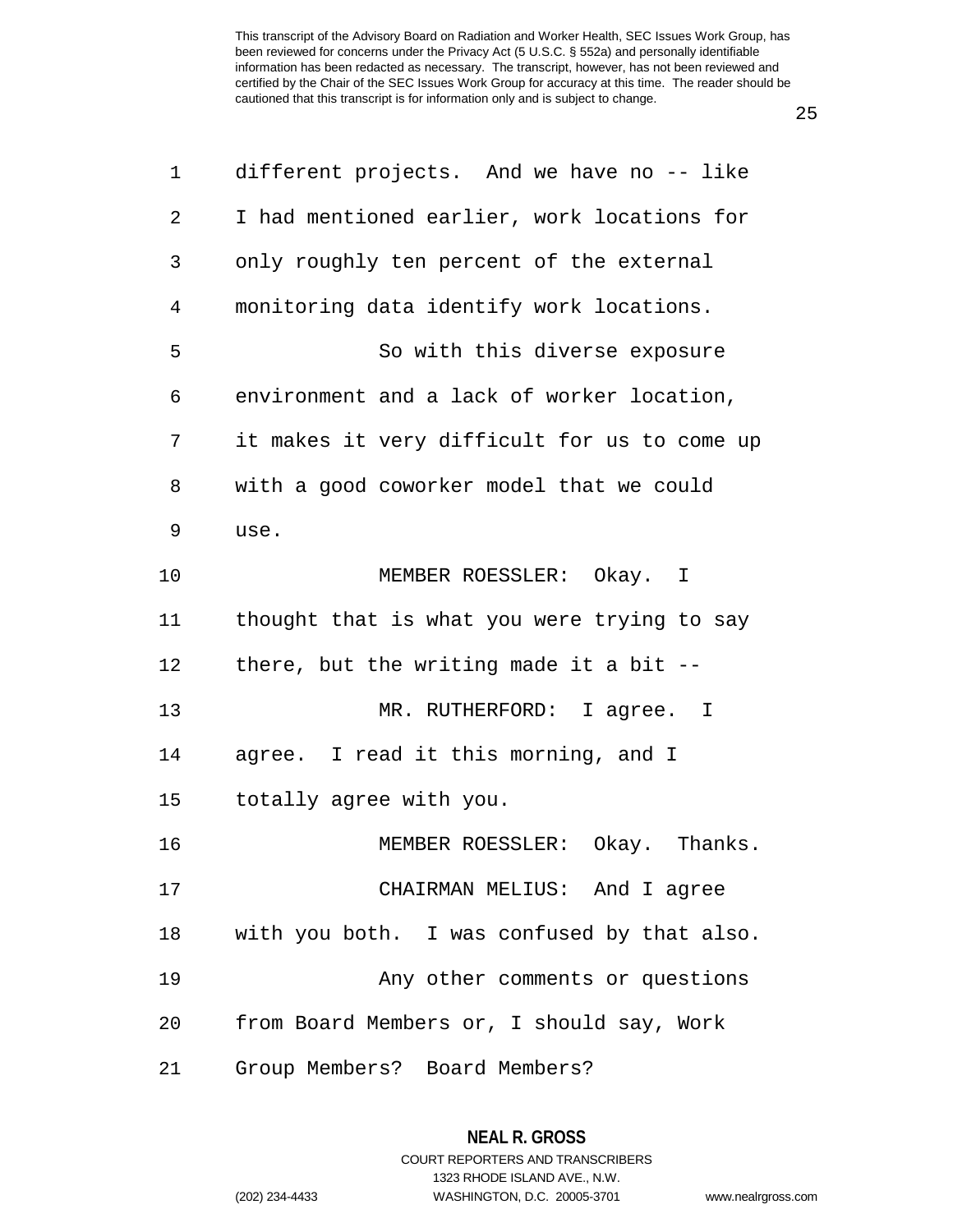26

| $\mathbf 1$ | (No response.)                                |
|-------------|-----------------------------------------------|
| 2           | CHAIRMAN MELIUS: Do we have a                 |
| 3           | recommendation to make to the Board on our    |
| 4           | call on Monday?                               |
| 5           | MEMBER ZIEMER: Jim, this is                   |
| 6           | Ziemer. You know, I think we have tried as    |
| 7           | hard as we can to reasonably limit this.      |
| 8           | And all of our efforts have been essentially  |
| 9           | in vain.                                      |
| 10          | Much as it pains me, I will make              |
| 11          | the motion that we support the                |
| 12          | recommendation of NIOSH and recommend this    |
| 13          | Class Definition to the Board.                |
| 14          | CHAIRMAN MELIUS: Okay.                        |
| 15          | MEMBER ROESSLER: I second.                    |
| 16          | CHAIRMAN MELIUS: Okay. Anybody                |
| 17          | in the Work Group not support that, I guess?  |
| 18          | MEMBER BEACH: I agree with that.              |
| 19          | CHAIRMAN MELIUS: Okay. I do, too,             |
| 20          | also. So I guess it's unanimous. Good.        |
|             | 21 Okay. Well, we'll move on, then, for that. |

**NEAL R. GROSS**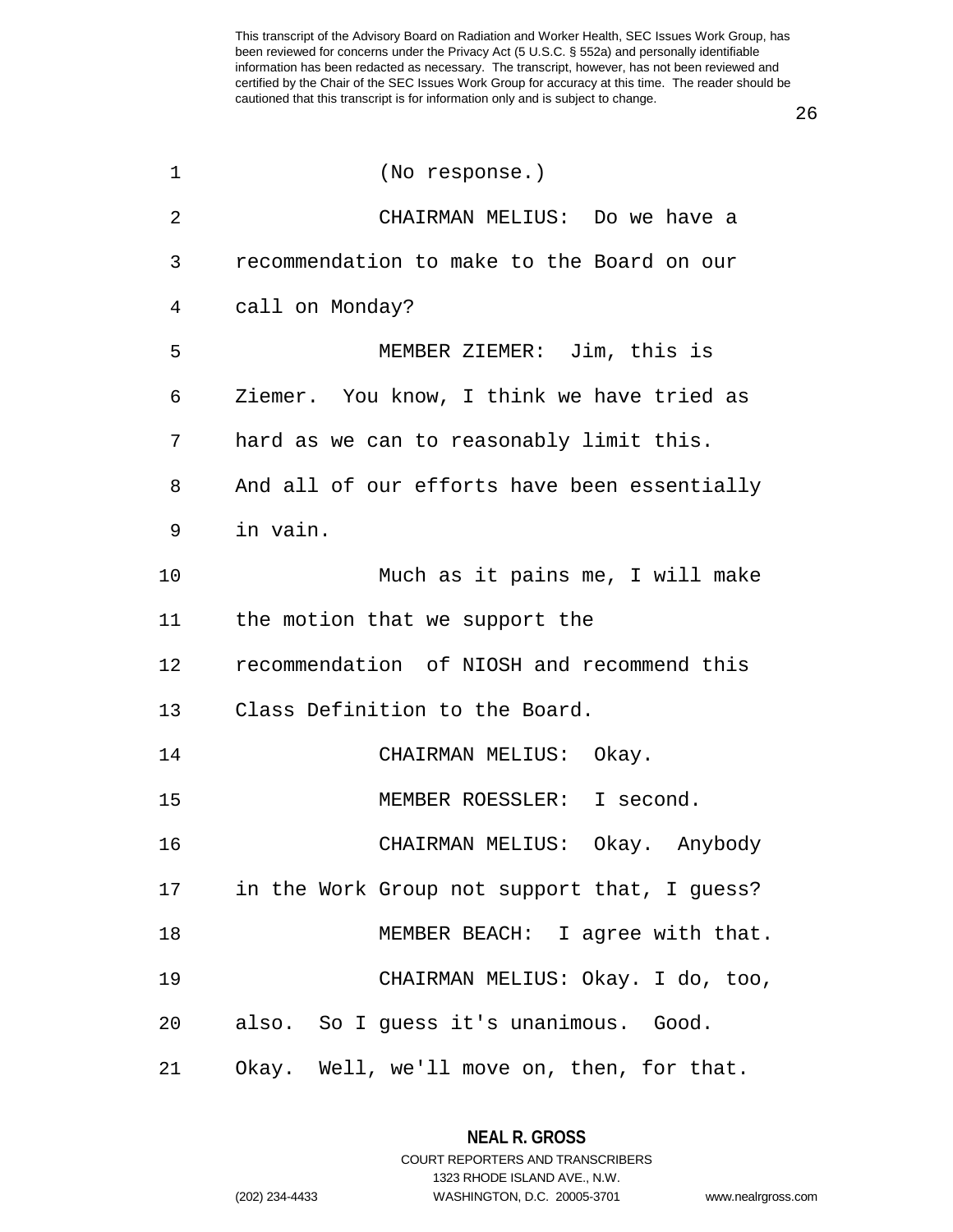27

| $\mathbf 1$    | And then on Board meeting, the call on       |
|----------------|----------------------------------------------|
| $\overline{2}$ | Monday, I think, LaVon, if you do sort of a  |
| 3              | similar presentation, you probably may have  |
| 4              | to do a little background on -- a little bit |
| 5              | more on POPSEE and how we sort of got here   |
| 6              | because I don't think that has all been      |
| 7              | discussed with all of the Board Members, but |
| 8              | I think something similar to what you said,  |
| 9              | outlined here today, I think would be        |
| 10             | helpful for people.                          |
| 11             | MR. RUTHERFORD: Okay. I will do              |
| 12             | that.                                        |
| 13             | CHAIRMAN MELIUS: Okay. The next              |
| 14             | item we have is the Ames report, which is    |
| 15             | this new 83.14 report. And the reason we     |
| 16             | are talking about it today is partly, I      |
| 17             | guess, my fault, I guess you would call it.  |
| 18             | My concern is -- I think LaVon               |
| 19             | can go sort of through the process here.     |
| 20             | This is one where the Class Definition       |
| 21             | needed to be fixed, so to speak, in order to |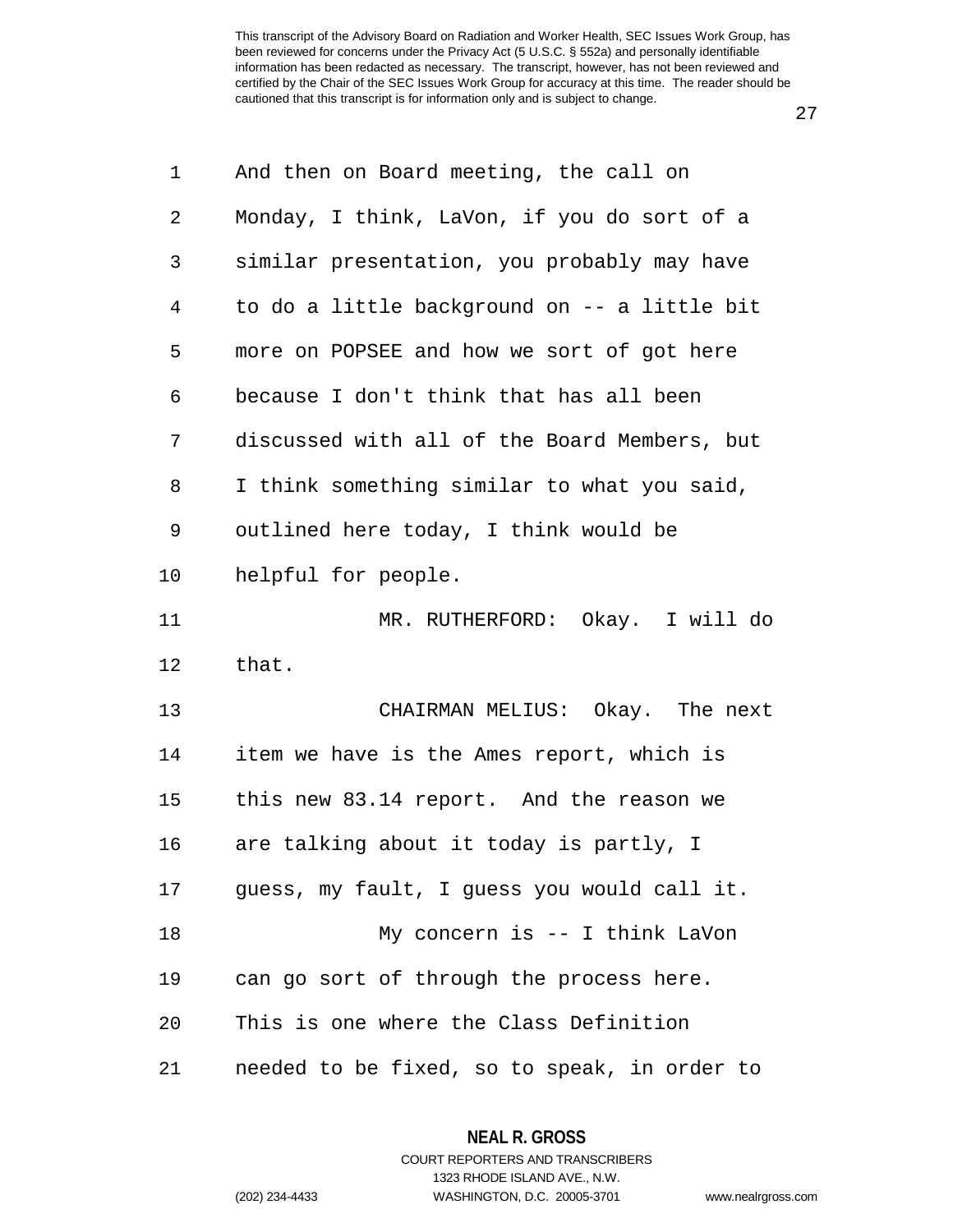28

| $\mathbf{1}$    | catch up with -- well, one, I think some of  |
|-----------------|----------------------------------------------|
| $\overline{a}$  | the information, additional information,     |
| 3               | that was available but also just to make the |
| $4\overline{ }$ | Class, the implementation of the Class to be |
| 5               | feasible for both NIOSH and the Department   |
| 6               | of Labor.                                    |

7 My concern in reviewing the 8 report was, which really doesn't state any 9 findings that we hadn't already made in 10 general in terms of that this should be an 11 SEC, that dose reconstruction wasn't 12 feasible. But I didn't think there was 13 necessarily sufficient information there, at 14 least detail on why the Class Definition 15 needed to be changed. 16 **And so I think LaVon has done** 17 some follow-up. I have communicated that to 18 him and Stu. There is sort of this awkward 19 position that we are in where, really, I 20 think, in essence, the only thing we are

21 really changing here is the Class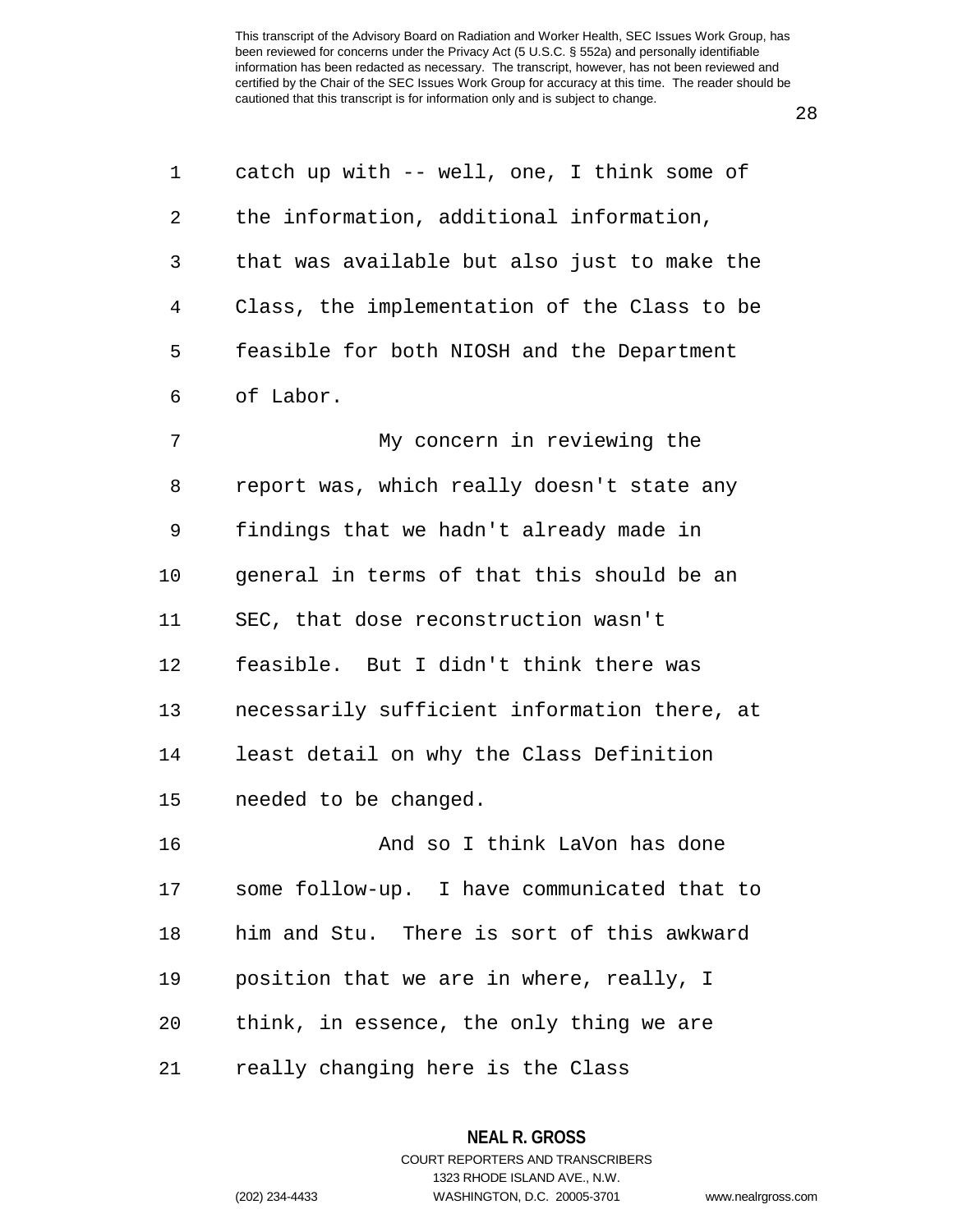1 Definition.

| 2  | You know, we have got a new                  |
|----|----------------------------------------------|
| 3  | number and we're sort of consolidating       |
| 4  | these, so we can only do this once, rather   |
| 5  | than two or three times. But this is         |
| 6  | something that if we're going to do that, I  |
| 7  | think the Board has to have a sort of        |
| 8  | factual basis to support our recommendation  |
| 9  | to the Secretary in this case.               |
| 10 | We have already recommended to               |
| 11 | the Secretary about the dose reconstruction  |
| 12 | was infeasible. What we are now              |
| 13 | recommending, I think, is that dose          |
| 14 | reconstruction is infeasible and this is the |
| 15 | way the Class needs to be defined to capture |
| 16 | that group.                                  |
| 17 | So, LaVon, if you want to --                 |
| 18 | MR. RUTHERFORD: Yes. I can go                |
| 19 | through it. I sent a little kind of a        |
| 20 | justification, a little more justification.  |
| 21 | And I understand where Dr. Melius is coming  |

**NEAL R. GROSS** COURT REPORTERS AND TRANSCRIBERS 1323 RHODE ISLAND AVE., N.W. (202) 234-4433 WASHINGTON, D.C. 20005-3701 www.nealrgross.com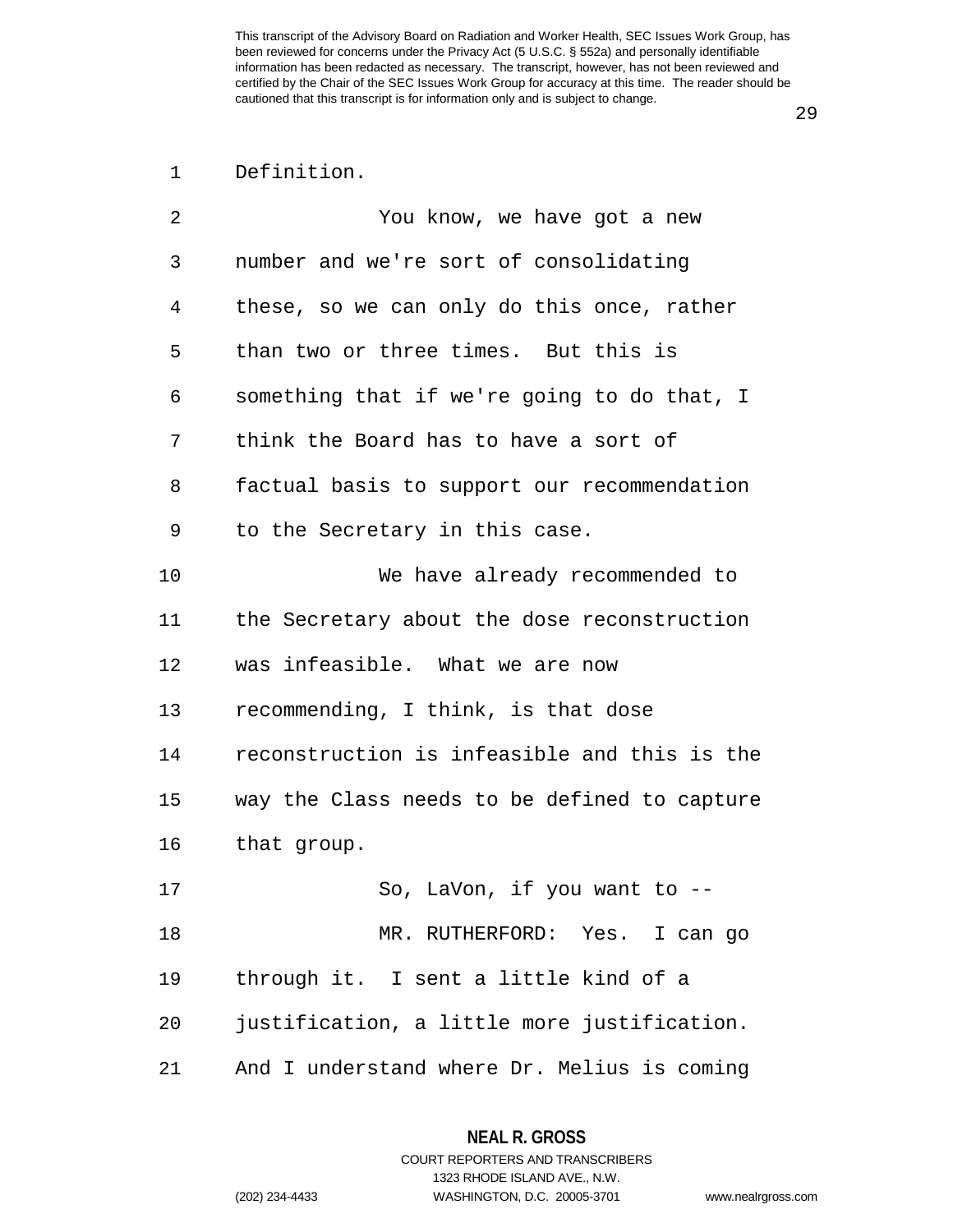30

| 1              | from with the -- we do have a one-paragraph  |
|----------------|----------------------------------------------|
| 2              | section that briefly describes it, but just  |
| 3              | the discussion in this little justification  |
| $\overline{4}$ | provides -- makes it a little easier to      |
| 5              | understand.                                  |
| 6              | SEC 185 -- and that's the one                |
| 7              | we're discussing right now -- is, as Dr.     |
| 8              | Melius mentioned, being used to consolidate  |
| 9              | some Class Definitions, SEC 38, 75. And      |
| 10             | it's also to basically resolve an open-ended |
| 11             | issue we had on SEC 156.                     |
| 12             | SEC 38 was one of our first                  |
| 13             | Classes that we added. It was for the Ames   |
| 14             | facility and it was a very facility-specific |
| 15             | definition listing each of the buildings at  |
| 16             | that time that were associated with Ames     |
| 17             | Laboratory.                                  |
| 18             | Again, early on in the process,              |
| 19             | in the SEC process, we were kind of learning |
| 20             | -- as we came up with issues and with        |
| 21             | problems with Class Definitions, we were     |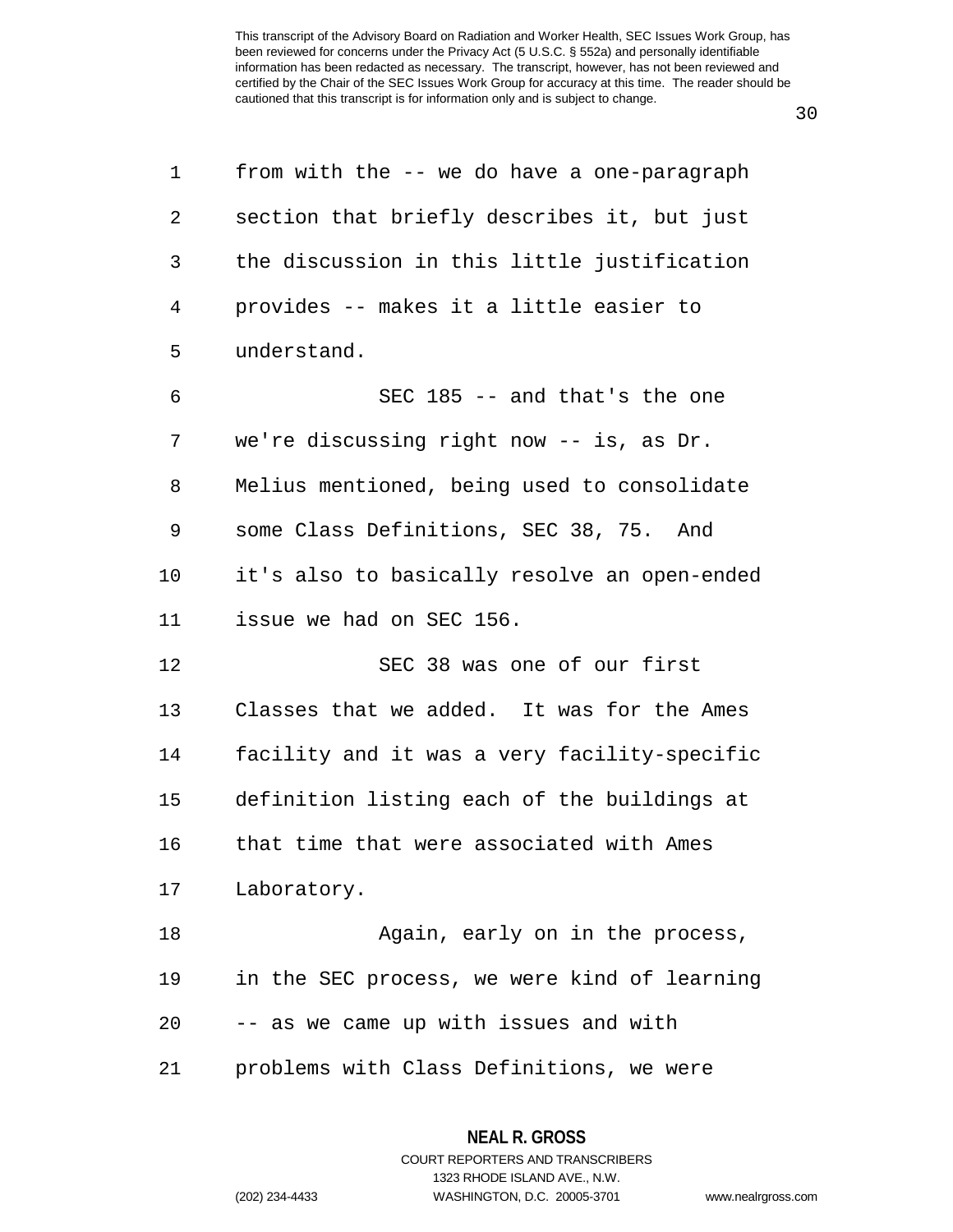31

| 1              | learning how to better define them. And      |
|----------------|----------------------------------------------|
| $\overline{a}$ | this was one of the early ones. We used all  |
| 3              | of the building names. And we used 1942 to   |
| $\overline{4}$ | 1954 for that SEC 38.                        |
| 5              | We went back and we did our Class            |
| 6              | Definition review. And we looked at how DOL  |
| 7              | was implementing this Class. And for SEC     |
| 8              | 38, it is really not a problem in how they   |
| 9              | are implementing it, even though it does     |
| 10             | list specific buildings. And it does have    |
| 11             | the monitored or should have been monitored, |
| 12             | which we have since gotten rid of.           |
| 13             | Based on our review, DOL                     |
| 14             | implements the Classes of all workers who    |
| 15             | worked in the area. So basically, they       |
| 16             | implement that Class as if it were written   |
| 17             | as all employees today.                      |
| 18             | SEC 75 is much more difficult.               |
| 19             | That one is the one where we actually got a  |
| 20             | petition in. It specifically identified a    |
| 21             | group of workers, sheet metal workers,       |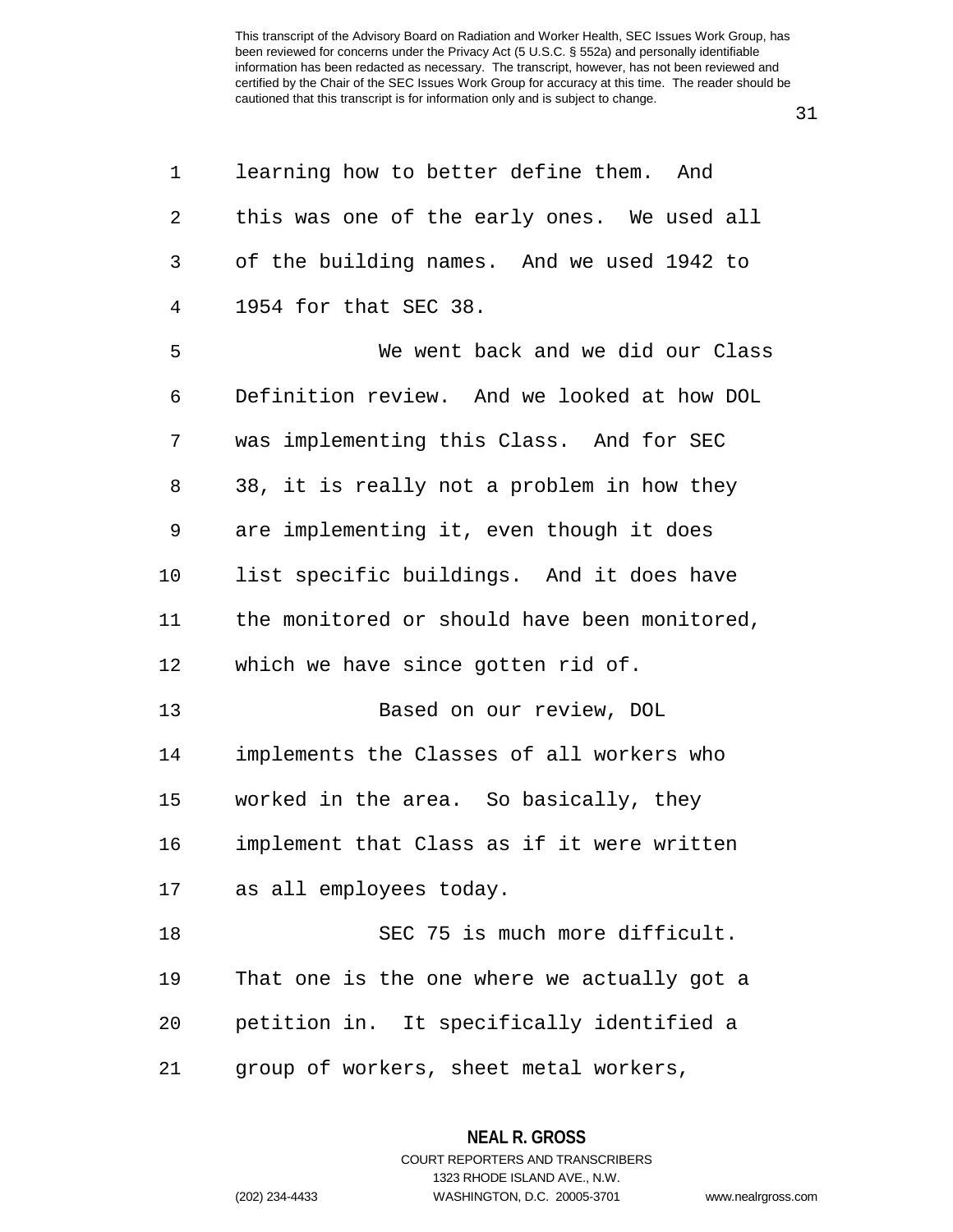32

| 1  | physical plant maintenance workers. And we   |
|----|----------------------------------------------|
| 2  | tried to use that petitioner Class. And we   |
| 3  | felt like, okay, we feel pretty good that,   |
| 4  | for the most part, those types of workers    |
| 5  | would be the workers that would be           |
| 6  | potentially exposed.                         |
| 7  | However, we did not look into the            |
| 8  | details of access control as well during     |
| 9  | that, when we did that evaluation, as well   |
| 10 | as we also -- we at that time -- I'm not     |
| 11 | sure that we upfront got DOL's letter on     |
| 12 | whether they could implement that. I'd have  |
| 13 | to actually go back and look at that if we   |
| 14 | did or not.                                  |
| 15 | Either way, when we reviewed the             |
| 16 | actual Class Definitions and reviewed all of |
| 17 | the claims, we actually found a couple of    |
| 18 | the claims that we felt should have been     |
| 19 | included in that Class that were with us at  |
| 20 | NIOSH for dose reconstruction that DOL had   |
| 21 | denied them. And we went back, and we        |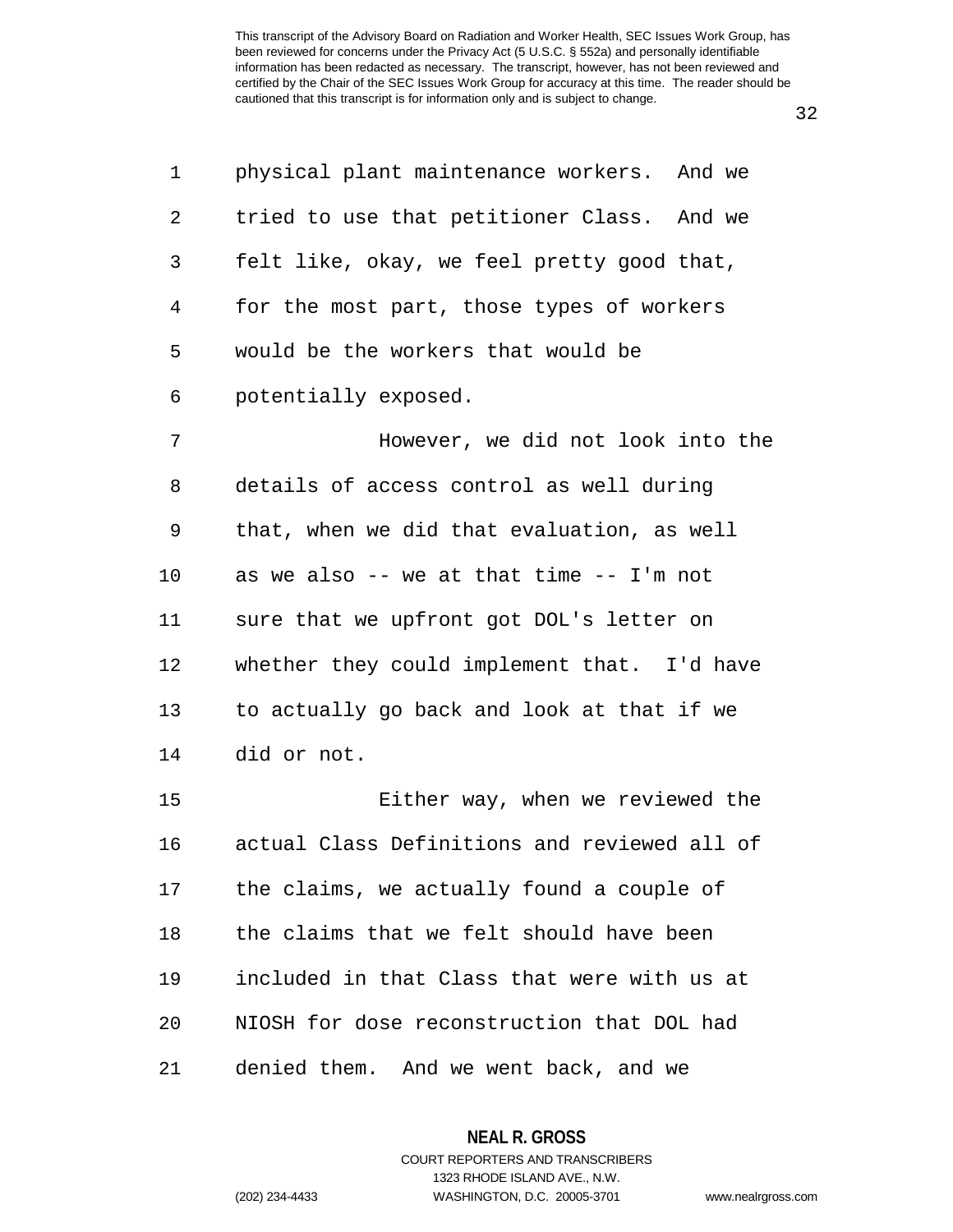33

| 1  | recognized the issues with that Class        |
|----|----------------------------------------------|
| 2  | Definition.                                  |
| 3  | Another issue, SEC 75 covered                |
| 4  | from 1955 to 1970. So right now if you look  |
| 5  | at 38, SEC 38, Class Definition goes from    |
| 6  | '42 to '54 and then immediately picks up     |
| 7  | with SEC 75 Class Definition from '55 to '70 |
| 8  | for the period covered from 1942 all the way |
| 9  | up to 1970 with those two Class Definitions. |
| 10 | The third issue we had was                   |
| 11 | associated with SEC 156. SEC 156 is a Class  |
| 12 | we recommended last year, and the Board      |
| 13 | concurred. During that -- and it covers      |
| 14 | from 1955 to 1960. And it's more along the   |
| 15 | lines of Class Definition, how we would      |
| 16 | define Class Definition today, understanding |
| 17 | the access control requirements,             |
| 18 | understanding DOL's ability to implement.    |
| 19 | When we went to DOL with a letter            |
| 20 | with the Class Definition at 4 SEC 156, DOL  |
| 21 | indicated in that letter that they currently |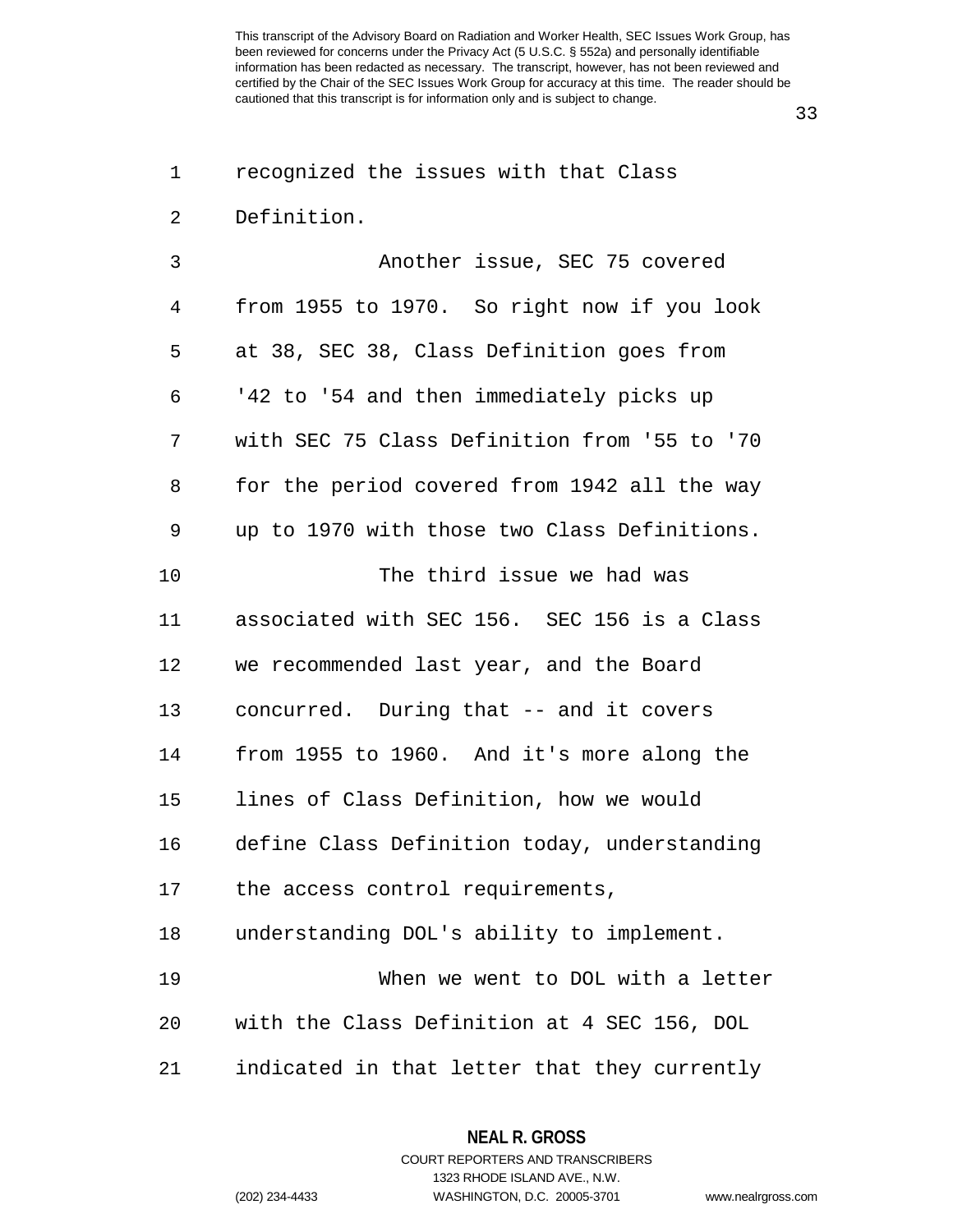34

| 1  | had no information that would allow them to  |
|----|----------------------------------------------|
| 2  | put people in specific buildings and work    |
| 3  | areas in order to limit the Class any        |
| 4  | further and that -- so they were okay with   |
| 5  | the all-employee Class Definition. Again,    |
| 6  | that covers 1955 to 1960.                    |
| 7  | But when we made that                        |
| 8  | presentation, we also indicated that we were |
| 9  | going to use the 1960 date to move this      |
| 10 | Class forward to take care of the petitioner |
| 11 | and some workers, but we still had some      |
| 12 | additional evaluation to go in and to better |
| 13 | define an end date for that. The hot canyon  |
| 14 | work we knew, which was driving the SEC, we  |
| 15 | knew continued past '60, but we didn't have  |
| 16 | a good feel for a good end date.             |
| 17 | After our review of that and we              |
| 18 | have recognized that the hot canyon work     |
| 19 | proceeded up into the mid '60s, possibly up  |
| 20 | to '66-'67. And then it became pretty much   |
| 21 | a -- it was shut down. And the only thing    |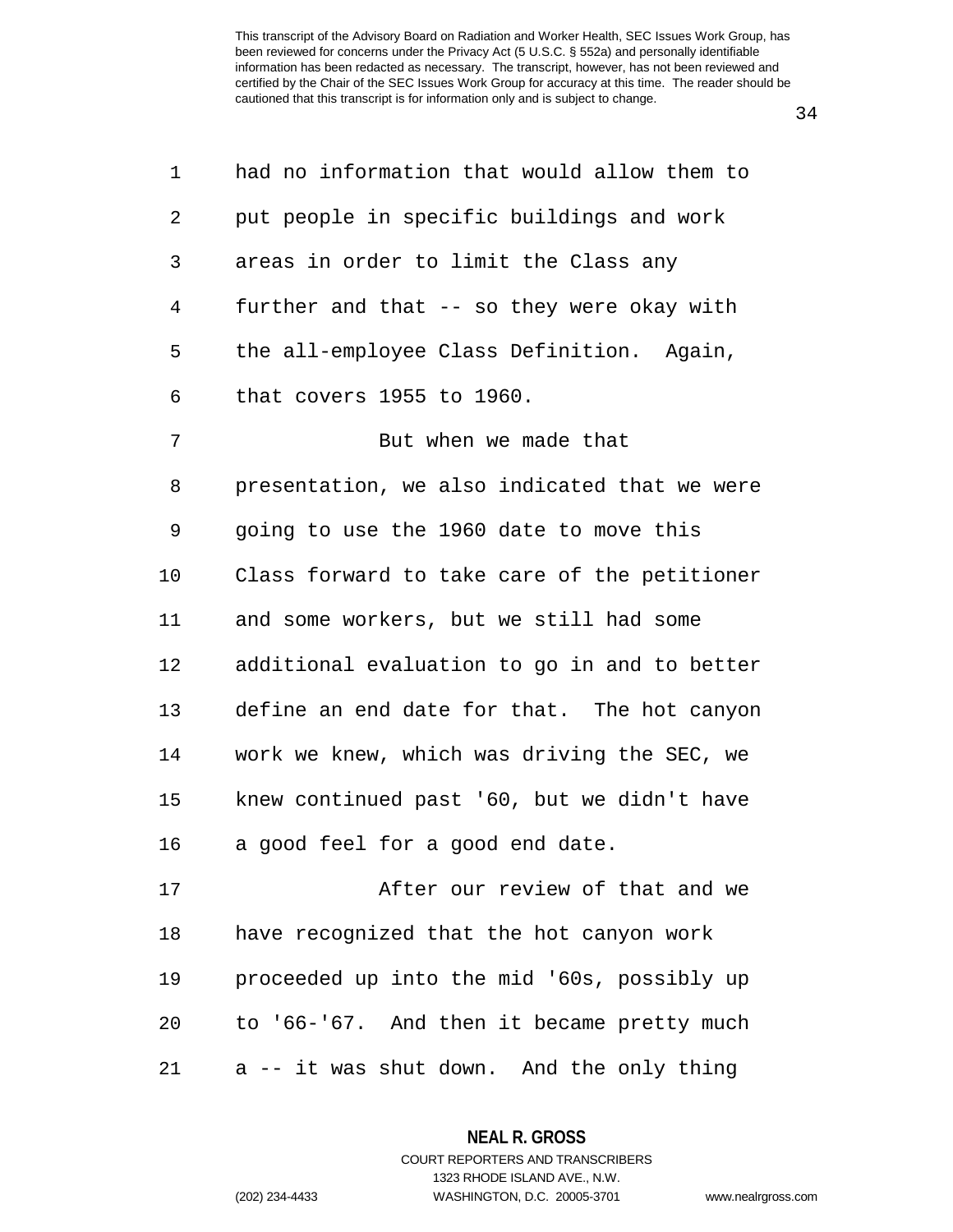35

| $\mathbf 1$ | they really used it was as an exhibit for    |
|-------------|----------------------------------------------|
| 2           | public tours.                                |
| 3           | So this modification of the Class            |
| 4           | Definition actually addresses three -- or a  |
| 5           | few different issues, actually. It           |
| 6           | addresses the problems with SEC 75 Class     |
| 7           | Definition. It removes the                   |
| 8           | facility-specific Class Definition           |
| 9           | associated with SEC 38, even though that has |
| 10          | not been a real problem. And it also helps   |
| 11          | close out SEC 166 end date of a Class        |
| 12          | Definition up through 1970.                  |
| 13          | I think that's about it. Any                 |
| 14          | questions?                                   |
| 15          | CHAIRMAN MELIUS: Any of the Work             |
| 16          | Group Members have questions?                |
| 17          | MEMBER ZIEMER: This is Ziemer.               |
| 18          | I have one question. There is a change,      |
| 19          | then. That's the work, the end of the        |
| 20          | period is changing. The other parts are      |
| 21          | just already approved, and you're just       |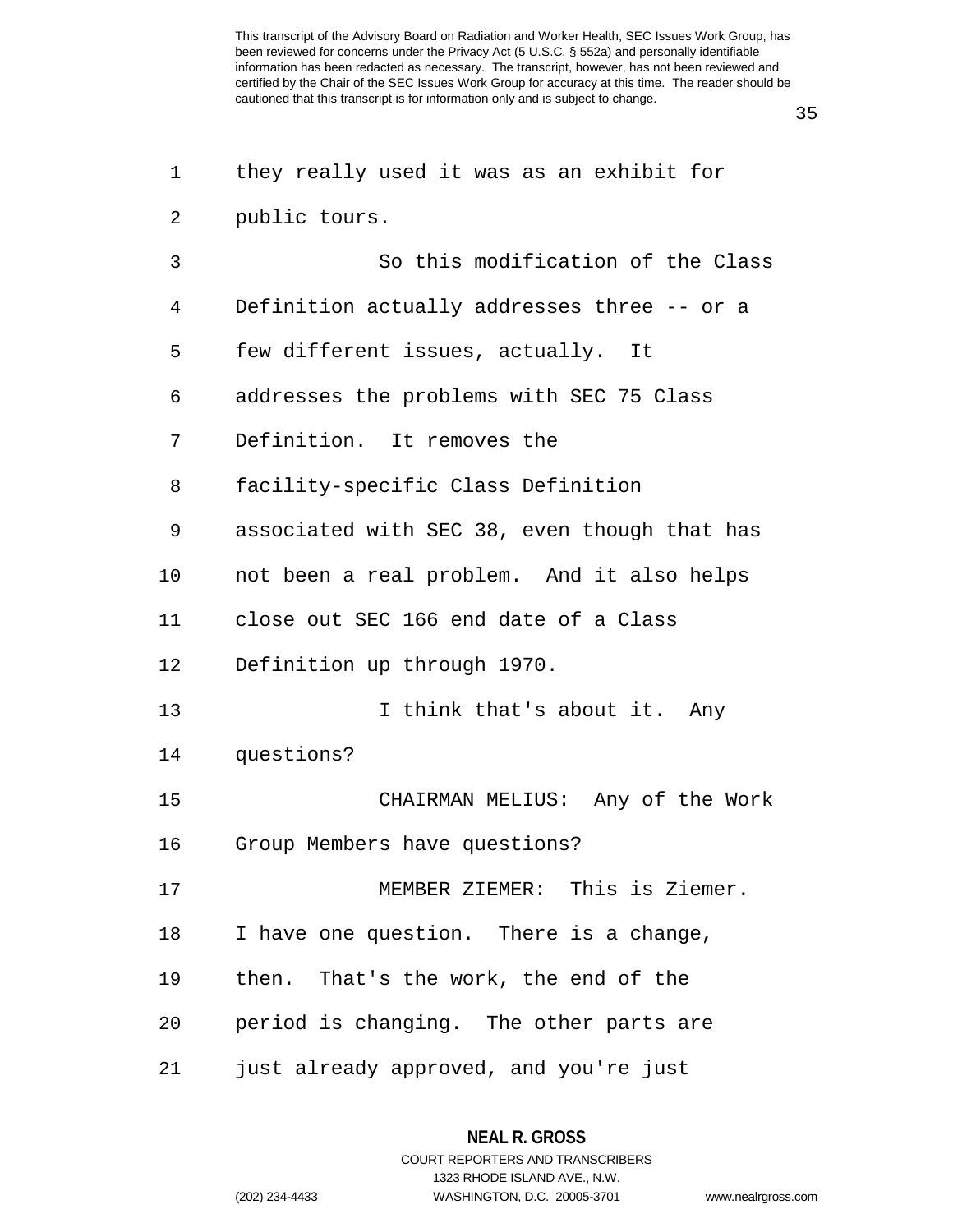| 1              | getting into wording so DOL can work it      |
|----------------|----------------------------------------------|
| $\overline{2}$ | correctly. Is that correct?                  |
| 3              | MR. RUTHERFORD: Not totally.                 |
| $\overline{4}$ | The actual end date has not changed. The     |
| 5              | end date of SEC 75 is December 31st of 1970. |
| 6              | MEMBER ZIEMER: Okay. So --                   |
| 7              | MR. RUTHERFORD: We already had a             |
| 8              | Class up to 1970 at this time, but that      |
| 9              | Class Definition was limited to specific     |
| 10             | workers.                                     |
| 11             | MEMBER ZIEMER: Right. But it                 |
| 12             | would change the end date. In a sense, it    |
| 13             | would change the end date of what was the    |
| 14             | other petition because --                    |
| 15             | MR. RUTHERFORD: Correct.                     |
| 16             | MEMBER ZIEMER: Right. The                    |
| 17             | reason I ask that, I was trying to determine |
| 18             | whether this actually goes to the Secretary  |
| 19             | or do you say that it has already been       |
| 20             | approved and we're just clarifying the       |
| 21             | definition?                                  |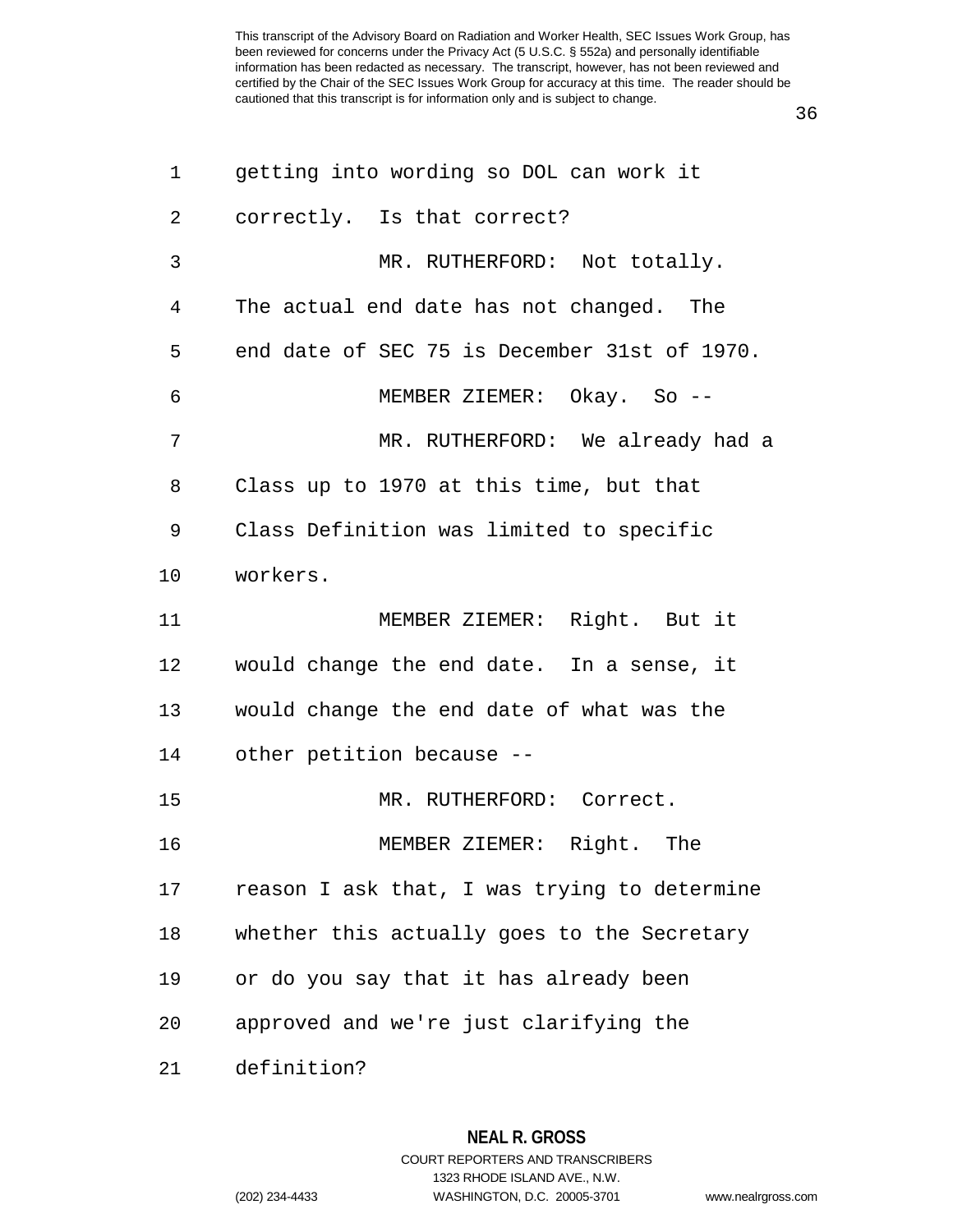37

| 1  | But in a sense, it does change.              |
|----|----------------------------------------------|
| 2  | The first one, it changes the end dates on   |
| 3  | the eligible people for what would have been |
| 4  | in that first group.                         |
| 5  | CHAIRMAN MELIUS: Correct. And I              |
| 6  | think that my recollection is that when sort |
| 7  | of NIOSH went through this exercise to       |
| 8  | review the past SEC Class Definitions and do |
| 9  | this update, I think the decision was made   |
| 10 | not to simply sort of clarify the Class      |
| 11 | Definitions but that it would require -- I   |
| 12 | shouldn't say "require," but it would be     |
| 13 | better if it was done through an 83.14 and   |
| 14 | where we would then do a new letter to the   |
| 15 | Secretary that provides this kind of         |
| 16 | clarification and consolidation in this case |
| 17 | with the Ames petition.                      |
| 18 | MEMBER ZIEMER: Right, right.                 |
| 19 | That makes sense, yes.                       |
| 20 | CHAIRMAN MELIUS: Yes, yes. My                |
| 21 | concern was going back to that for the Class |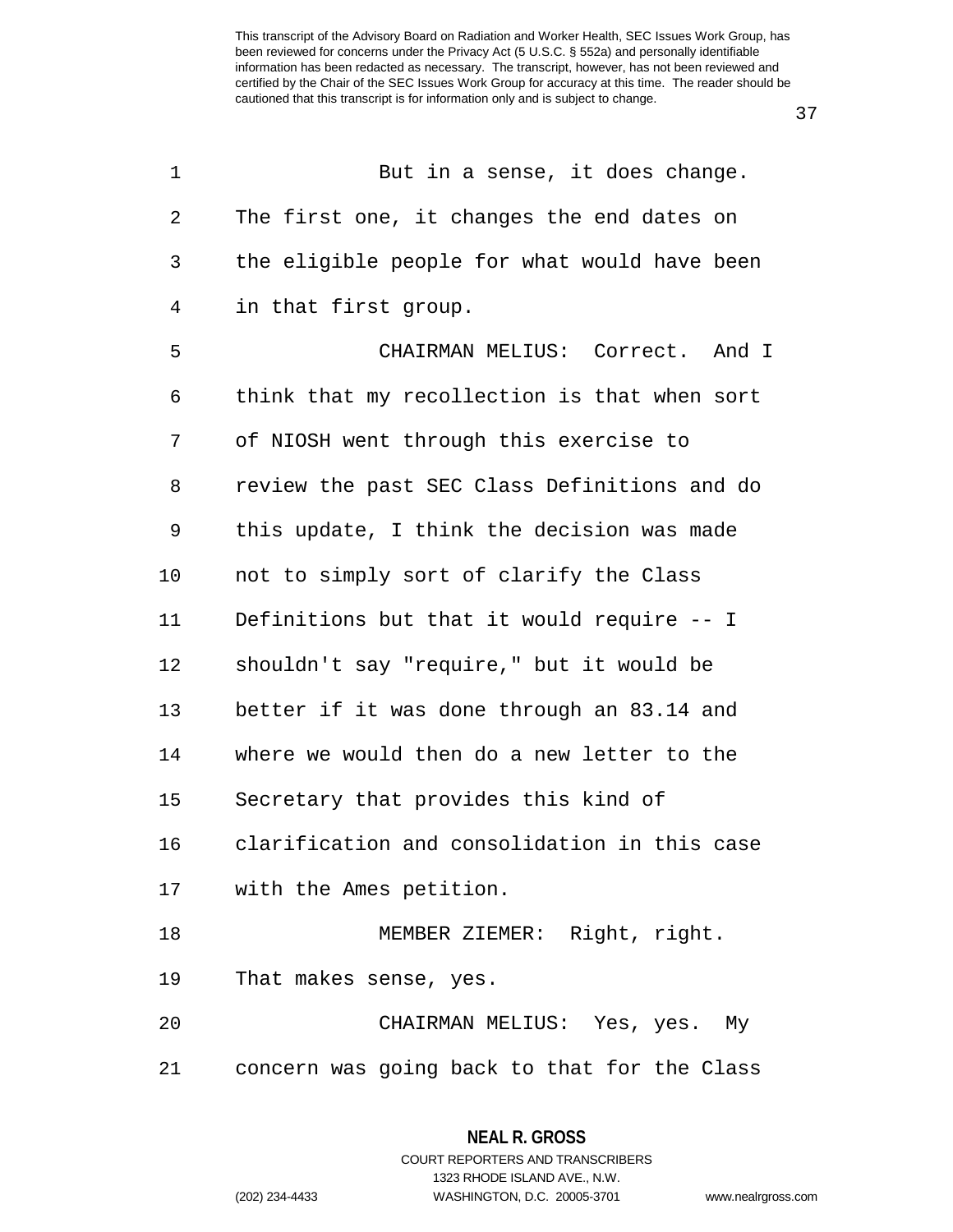38

| 1  | Definition clarification part of it, that    |
|----|----------------------------------------------|
| 2  | there was -- it wasn't clear. There was one  |
| 3  | paragraph in there and only one reference in |
| 4  | that paragraph, which was a letter from DOL  |
| 5  | that basically said they were having trouble |
| 6  | implementing that.                           |
| 7  | And so the original Class                    |
| 8  | Definitions -- and if we are to make sort of |
| 9  | a factual -- you know, we needed some sort   |
| 10 | of a basis for our recommendation.           |
| 11 | Otherwise, I think what you were saying, Dr. |
| 12 | Ziemer, would have been appropriate. We      |
| 13 | would just -- just the Class Definition gets |
| 14 | clarified, which, you know, might not        |
| 15 | necessarily need Board involvement.          |
| 16 | If you look at what happens with             |
| 17 | the initial SEC here, I mean, even though we |
| 18 | put some parameters on it, in essence, when  |
| 19 | it got implemented, it was everybody that    |
| 20 | worked there.                                |
|    |                                              |

21 MEMBER ZIEMER: Right, right.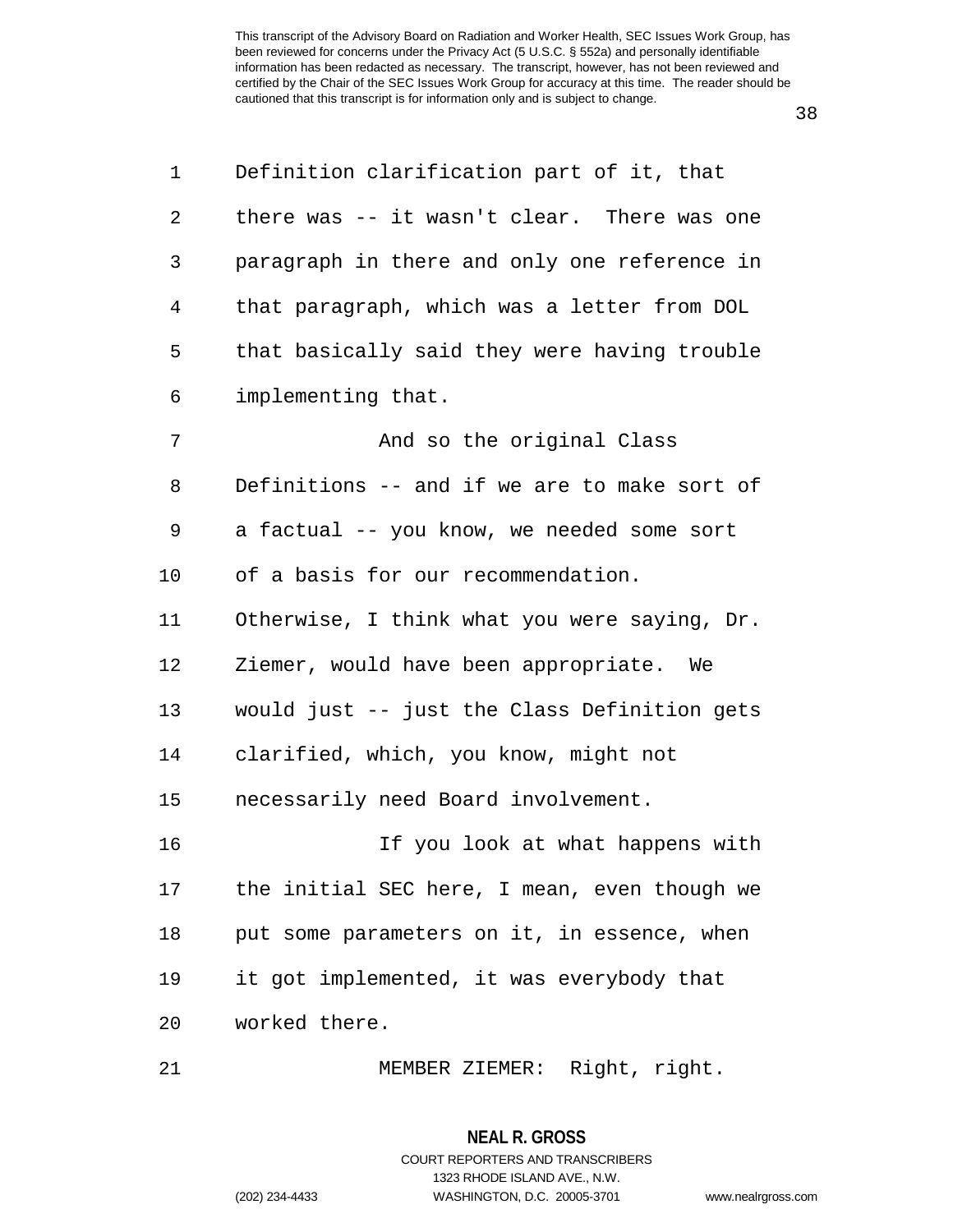39

| $\mathbf 1$    | CHAIRMAN MELIUS: And so forth.               |
|----------------|----------------------------------------------|
| 2              | And I think this is a little bit more        |
| 3              | complicated than that overall, but it --     |
| $\overline{4}$ | MEMBER ZIEMER: Yes, although                 |
| 5              | that had a different ending date on it at    |
| 6              | the time.                                    |
| 7              | CHAIRMAN MELIUS: Yes. But I                  |
| 8              | think that we just need to make sure that we |
| 9              | get on the record the justification for why  |
| 10             | these changes are being made. The format     |
| 11             | for an SEC Evaluation Report doesn't always  |
| 12             | provide the proper -- it's not part of the   |
| 13             | basic outline. So it tends to get sort of    |
| 14             | short shrift in terms of how these get       |
| 15             | written up.                                  |
| 16             | And so when we go to $-$ I think             |
| 17             | in some cases, what we have gone through     |
| 18             | with GE, it is a little bit more complicated |
| 19             | that we have to sort of wrestle with how to  |
| 20             | make a decision and what information we need |
| 21             | to make the decision on recommending the     |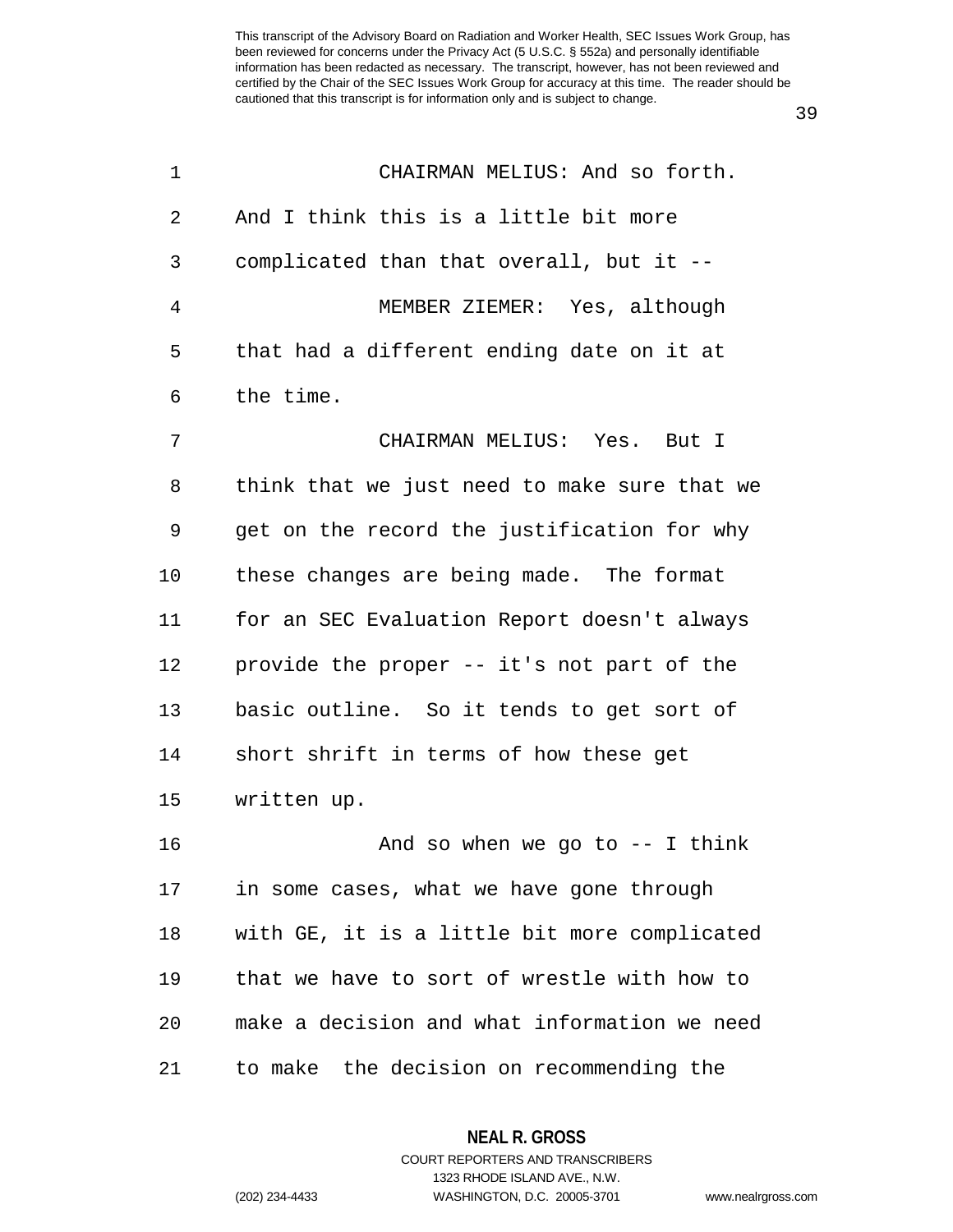| 1              | Class Definition.                            |
|----------------|----------------------------------------------|
| $\overline{2}$ | MEMBER ZIEMER: Right. Plus, the              |
| 3              | other part of the justification, of course,  |
| 4              | is one of consistency from site to site.     |
| 5              | CHAIRMAN MELIUS: Exactly, yes.               |
| 6              | Any other Work Group Members have questions? |
| 7              | (No response.)                               |
| 8              | CHAIRMAN MELIUS: I don't know if             |
| 9              | we need to take an action on this. I don't   |
| 10             | know if people really have had time to       |
| 11             | review this report and so forth. I thought   |
| 12             | it would just be helpful if we had -- some   |
| 13             | other questions came up just based on what   |
| 14             | LaVon had mentioned.                         |
| 15             | I think I am satisfied. I think              |
| 16             | it's at least a better basis for going       |
| 17             | forward for the Board call on Monday.        |
| 18             | MEMBER ZIEMER: Right. And                    |
| 19             | conceptually we're not approving a new       |
| 20             | group.                                       |
| 21             | CHAIRMAN MELIUS:<br>No.                      |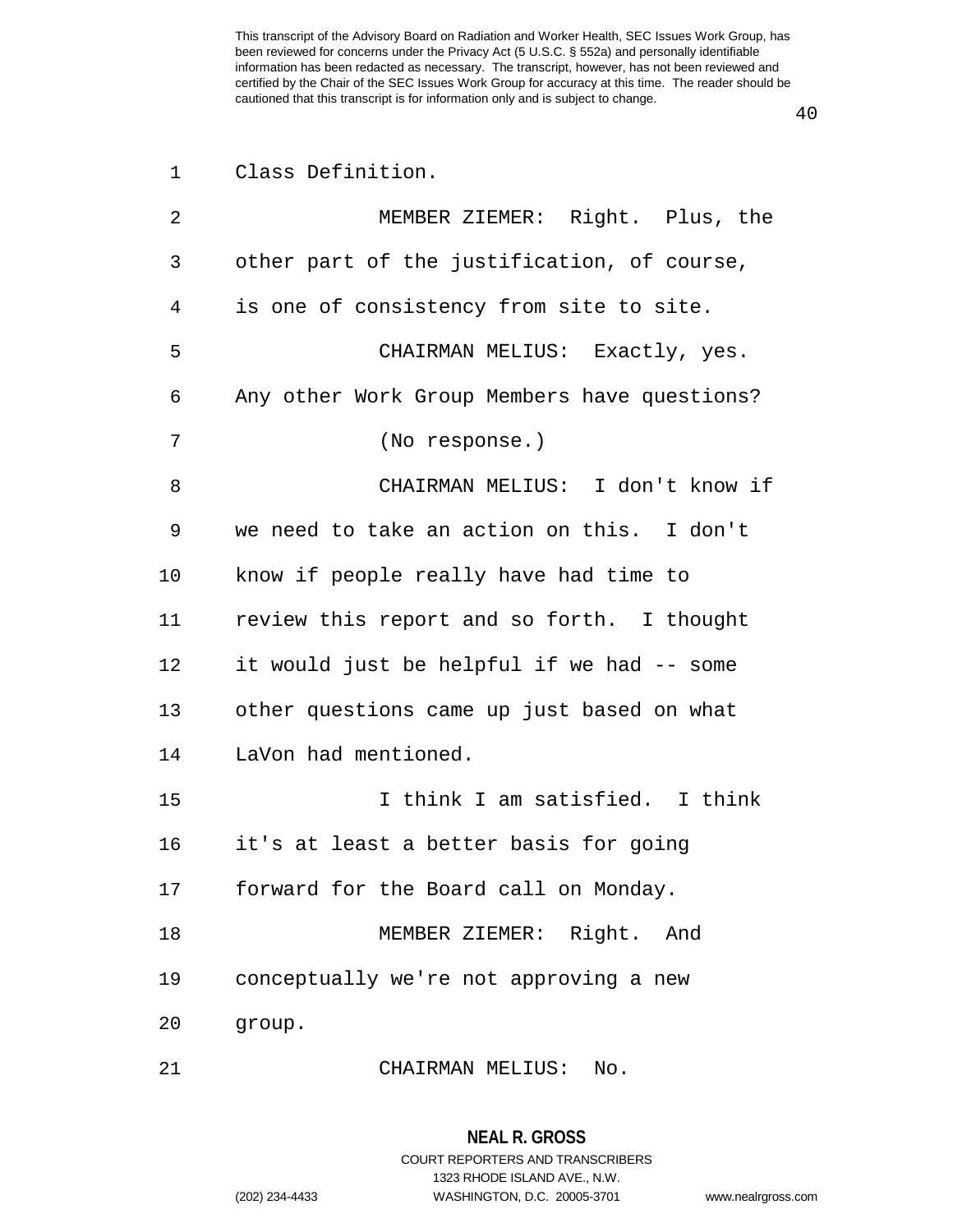| 1  | MEMBER ZIEMER: It really has to              |
|----|----------------------------------------------|
| 2  | do with defining the Class more sharply so   |
| 3  | that it can be implemented.                  |
| 4  | CHAIRMAN MELIUS: Correct, yes.               |
| 5  | Gen or Josie, do you have any comments?      |
| 6  | MEMBER ROESSLER: I don't have                |
| 7  | any comments. I think what Paul just said    |
| 8  | is a very good statement to present to the   |
| 9  | Board.                                       |
| 10 | CHAIRMAN MELIUS: Yes.                        |
| 11 | MEMBER BEACH: This is Josie. I               |
| 12 | was just looking at the feasibility of dose  |
| 13 | reconstruction. I think it's the third to    |
| 14 | the last page. That page is really helpful   |
| 15 | in clarifying how the three Classes fit      |
| 16 | together and anyway clarified it in my mind. |
|    | 17 Good report, LaVon.                       |
| 18 | MR. RUTHERFORD: Thank you.                   |
| 19 | CHAIRMAN MELIUS: Okay. Any                   |
| 20 | other matters we need to discuss?            |
| 21 | (No response.)                               |